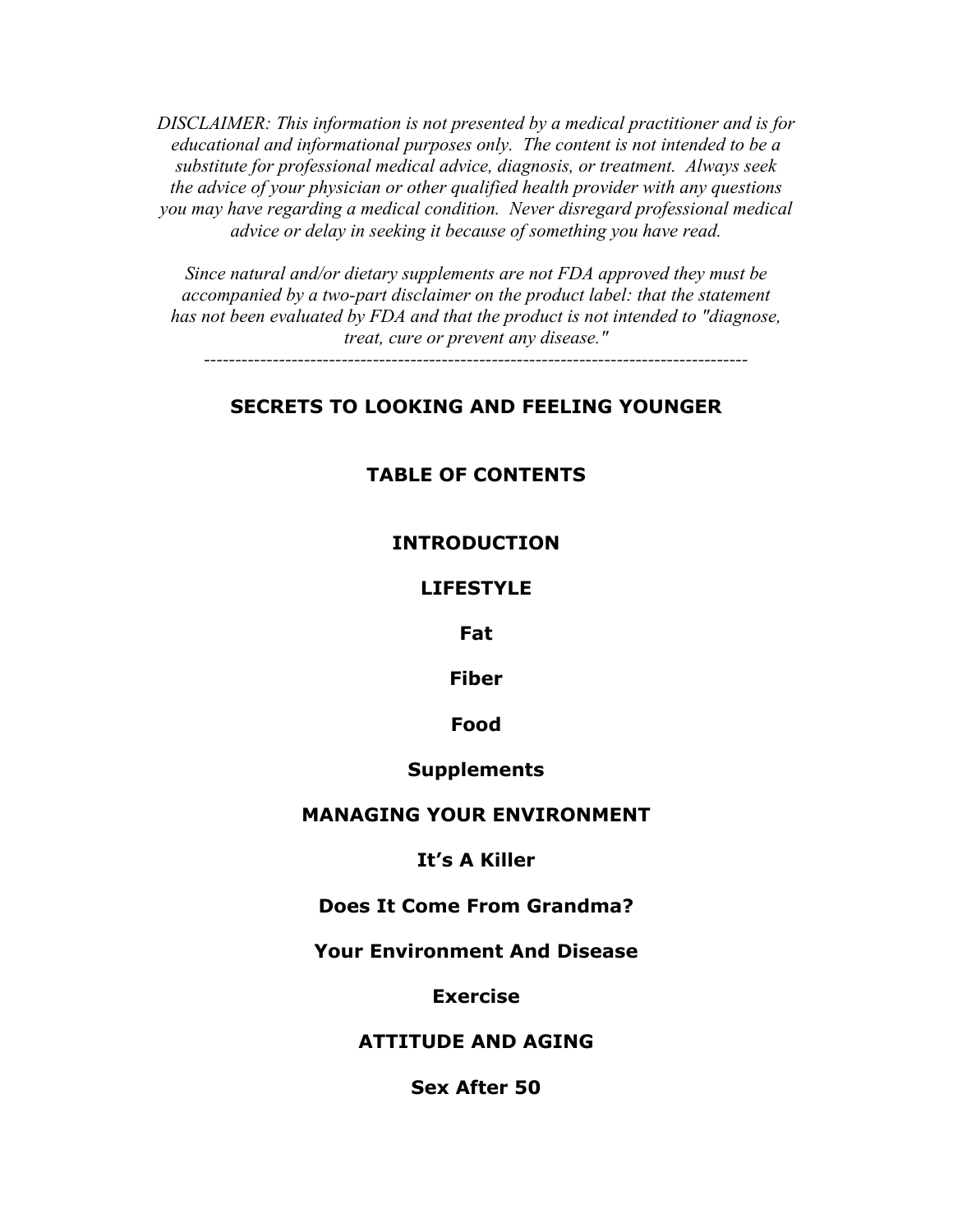#### **Retirement**

## **LAST MINUTE TIPS AND TRICKS**

#### **INTRODUCTION**

The truth is we begin the aging process just as soon as we pop out of the womb. Every day of our lives our bodies slough off and regenerate new cells. The speed at which that process takes place when we are children is vastly different as we get older.

For years explorers searched for the illusive "fountain of youth." Unfortunately, it does not exist or you wouldn't be reading this.

Every day you are bombarded daily with commercial messages that attempt to lure you into believing that the most recent miracle drug is just what you need to fight off the ravages of Mother Nature.

At times it seems as though there are more miracle methods than ever being flashed in front of your eyes each day. . .and there are. Ask any advertising executive and they will admit that there are more advertisements than ever touting everything designed to cash in on a huge market. What is that market? It's the aging Baby Boomers.

We are living longer as a whole. Singularly, that can be a curse or a blessing depending on your perspective. In this book we will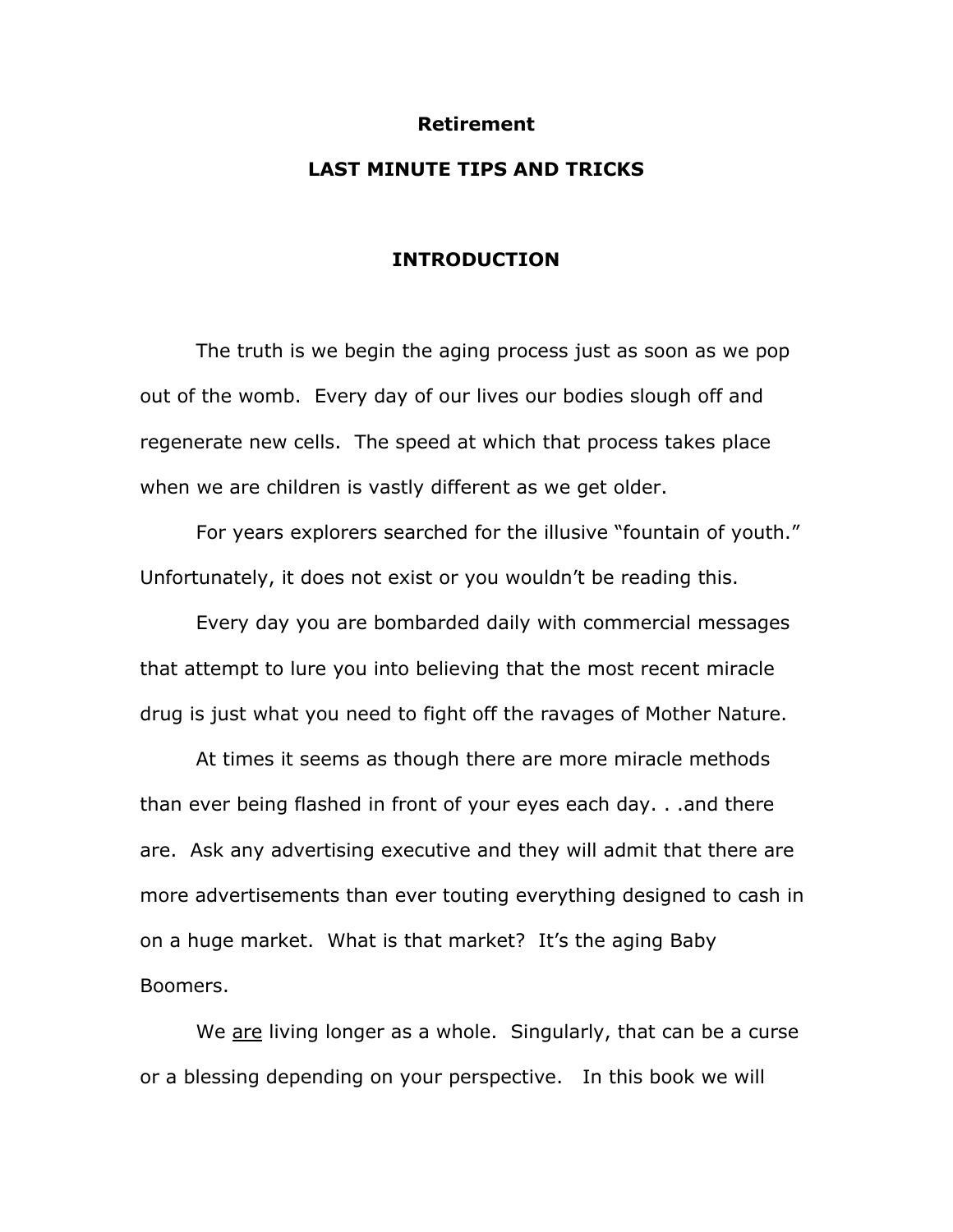explore low and no cost methods you can use to help in the anti-aging process.

Some of our material may be new and some serve as reminders of things we may have forgotten. We may not have had much say in how we arrived on this earth, but we can certainly determine how and when we will depart. Just remember, YOU are in control.

#### **LIFESTYLE**

We have to discuss it. You've heard it before but it must be repeated. You ARE what you eat. There are over 13.5 million Americans alive today who have a history of heart attacks, angina or a combination of both. 50% of them are age 60 or older and 83% who die of heart attacks are 65 or more.

Today, many doctors rank fat intake right up there with smoking for leading cause of death. What can you do about? Plenty.

**Fat** – Americans love fat. We love fat so much that we eat the equivalent of 1 ½ cups of butter every week! Yes, that's correct. Walk to your refrigerator and pull out 6 sticks of butter and imagine them placed at different points in and out of your body. Pretty scary, isn't it? Excess fat intake is directly attributable to:

- **Elevated cholesterol**
- **Elevated triglycerides**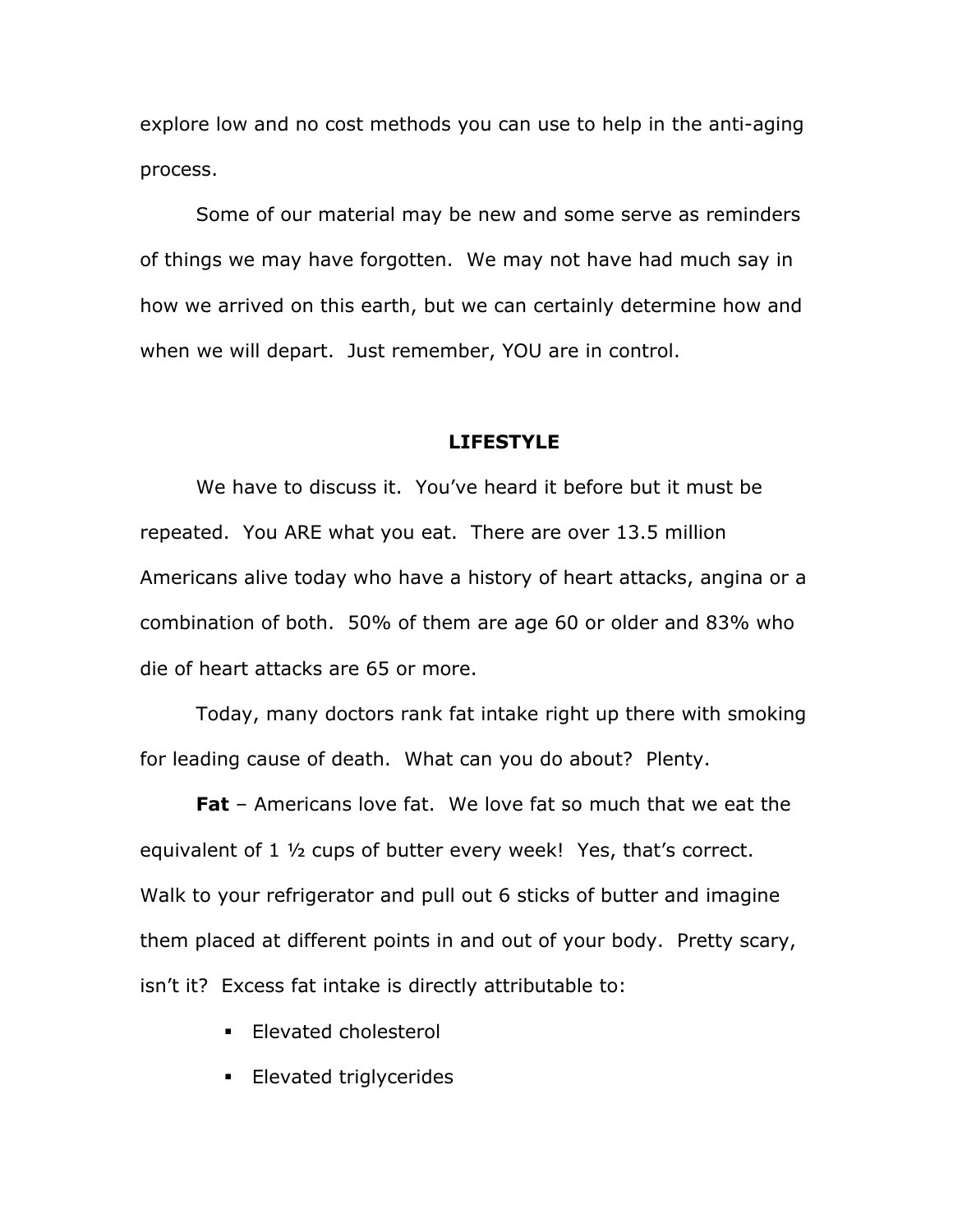- **High blood pressure**
- Diabetes
- **Excess weight.**

Taking control of just this single area of your overall health will substantially reduce your chances of heart disease as well as reducing the risk of stroke. Stroke occurs when blood clots block arteries that supply blood to the brain.

French researchers examined 250 men and women age 60 to 70 and found that those who had fatty plaque narrowing the main artery out of the heart were 9 times more likely to have a stroke than those who did not have this buildup.

Cancer is another possible by-product of excess fat in the diet. In fact dietary fat is credited with playing a role in as much as 40% of cancers in men and 60% of cancers in women. Read meat is considered to be one of the biggest culprits, increasing the instance of colon, rectal and prostate cancer in men. For women the results are colon and possibly breast cancer. And, researchers are now beginning to believe it may play a role in lung cancer as well.

So why do we still eat it? Believe it or not, many of us just haven't gotten the word yet, especially those over 60. Even though the information about fat has been around for a long time, many people believe that fat is a necessary part of diet. Yes, it is true that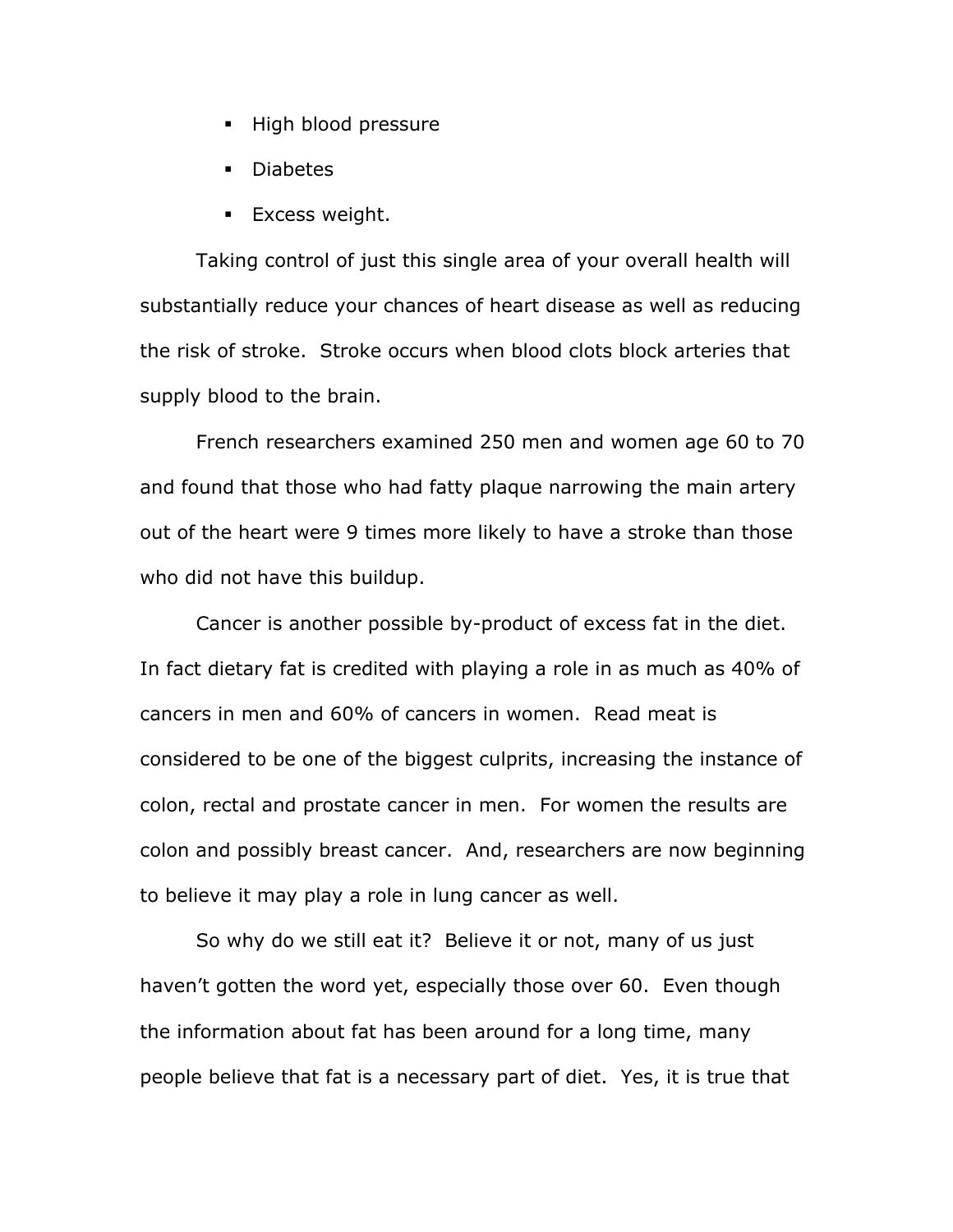dietary fat exists for a reason. It does provide us with the fatty acids we need to control our body temperature, give us healthy skin and hair and protect nerves and our vital organs.

The problem is that not all fats are created equal and many of us just don't understand the difference.

*Monounsaturated* fats such as olive and canola oils and polyunsaturated fats like corn and safflower oils are considered somewhat healthy when taken in moderation.

*Saturated* fats that we find predominantly in meat, eggs and dairy products are attributed with causing major health problems especially when consumed in large amounts.

*Trans-fatty acids* are another type of harmful fat. These are unsaturated fats that food manufacturers use to solidify certain foods like margarine and vegetable shortening. In addition to being harmful they have no dietary value at all.

It is unfortunate that a typical American meal does not consist of one type of fat or another but a combination of several so that when we eat we can consume a large amount of bad fat.

Switching to a low-fat style of eating mostly unsaturated fats you may very well quickly feel rejuvenated regardless of your age. No matter what your age or medical conditions might be, diabetes, high cholesterol, gout or heart disease a low-fat diet is the way to go.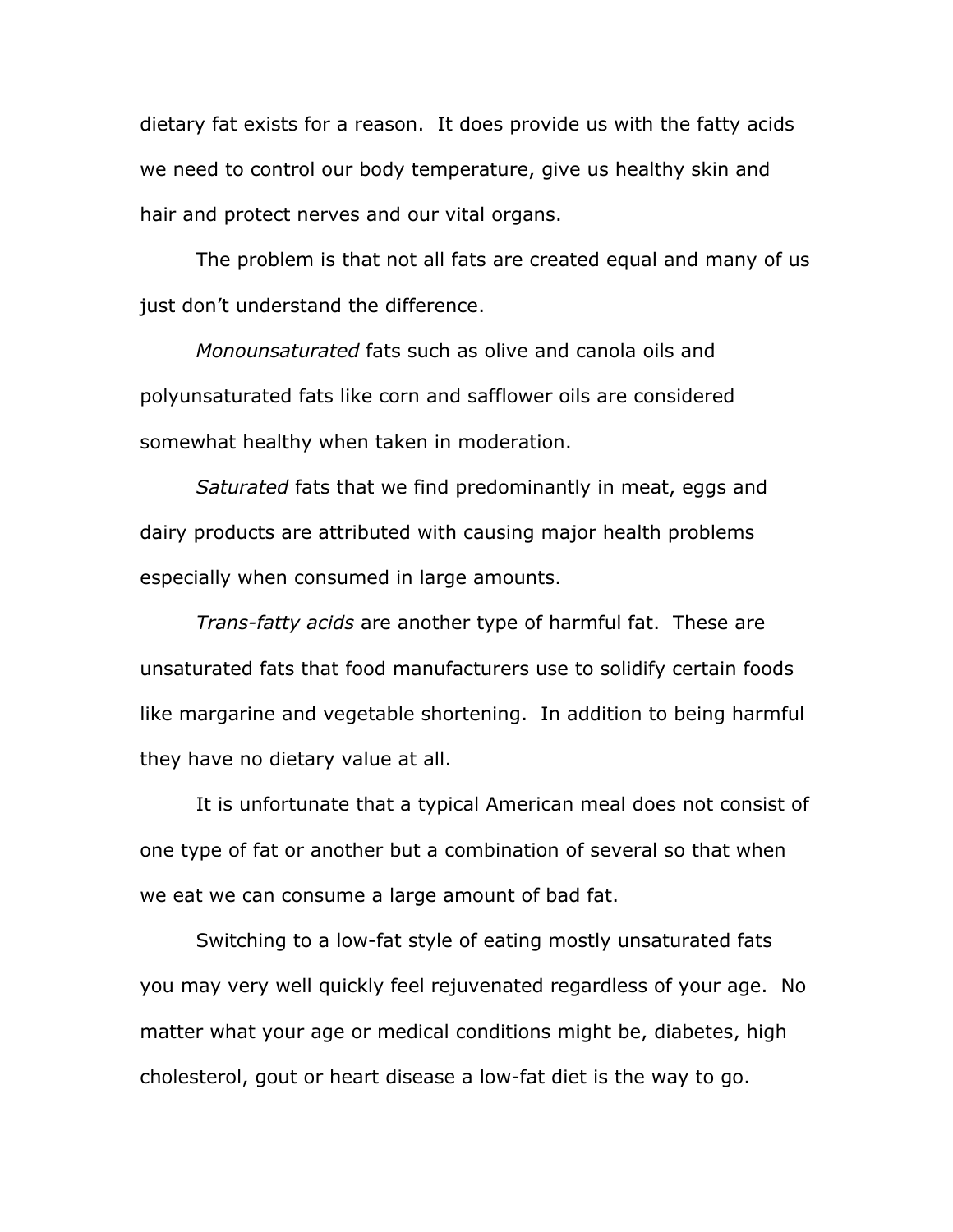Limit saturated fat to less than 10% of your daily calories and cut back on the fatty acids and the benefits will increase life expectancy.

**Fiber** – If there was one element of our diets that we would 'wish away' it might be fiber. Fiber is what is left over after our bodies have squeezed every bit of nutritive value from the foods we eat. Don't discount fiber, however. It is a very important part of a healthy diet.

Sadly, most older Americans get no more than 14.8 grams of fiber a day when you actually need 25 to 35 grams to protect against disease!

You can make up the difference by changing dietary habits and do it easily. Researchers have found an astounding 33% drop in cholesterol in some patients who did nothing more than increase fiber and reduce fat. And, there is research being conducted that indicates the perillyl alcohol contained in fiber shows promise of actually slowing down the growth of certain cancer tumors.

Before we take a look at how fiber can combat cancer, we need to explore the two different types of fiber – insoluble and soluble. Each type works differently to fight disease.

Insoluble fiber comes from a substance that forms in the cell walls of plants. The reason it is called insoluble is because your body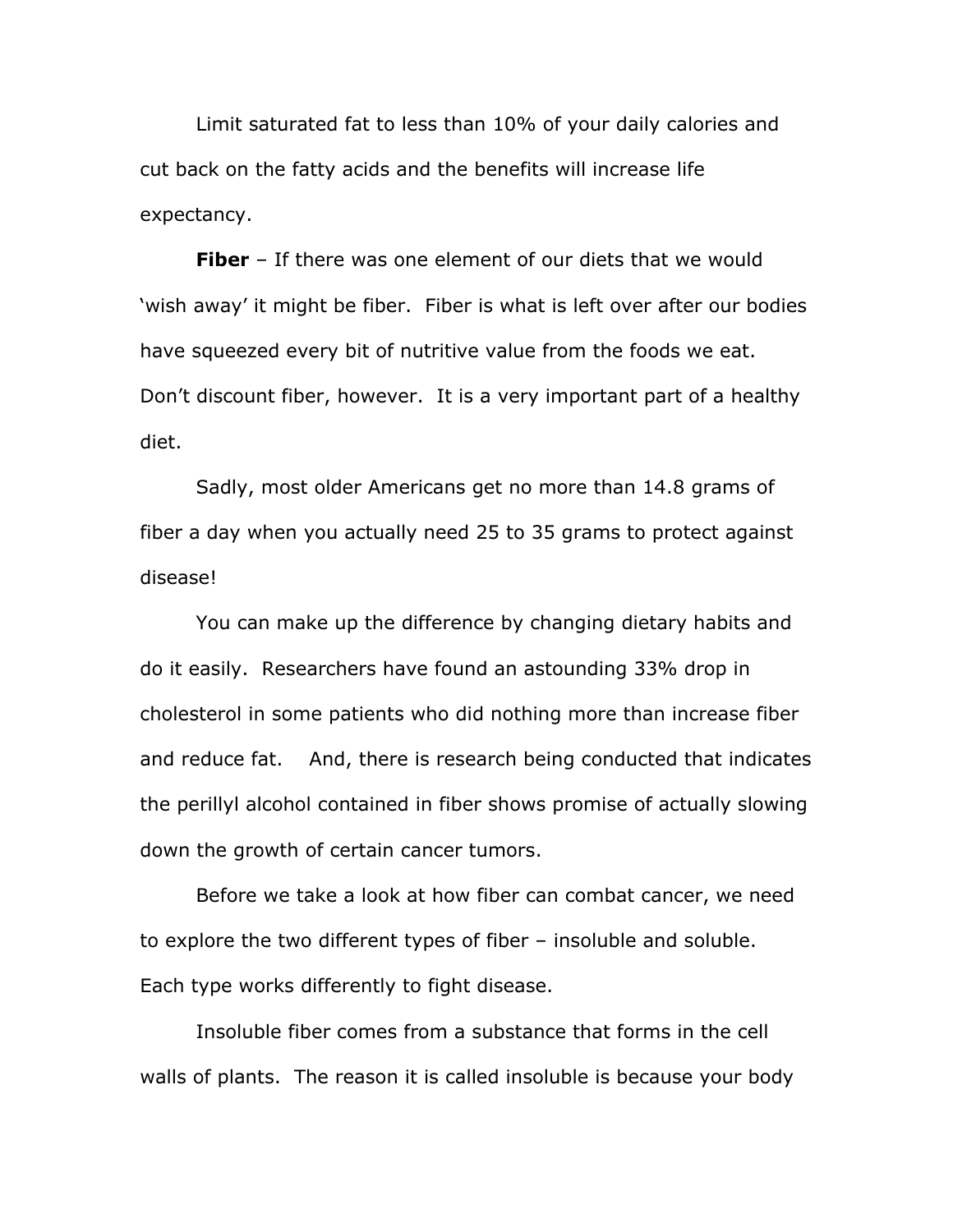does not break it down as it passes through the digestive system. It is what gives your stool its bulk helping it to move faster through your system. This is why certain foods that are high in soluble fiber like bran are said to be natures laxatives.

Grain products and vegetables have loads of fiber. While at first look it appears more as rabbit food than cancer fighting, studies show that insoluble fiber helps to fight colon cancer and researchers believe it also helps to fight breast, pancreatic and prostate cancers as well.

In Finland low rates of breast and colon cancer are linked directly to diets rich in cereals.

Certain parts of Africa where people consume lots of high fiber foods the incidence of intestinal disease is practically nil.

Let's take a look at how it works.

Insoluble fiber will soak up water as if it were a sponge thereby making stools bulkier. That excess bulk spreads out cancer causing components over a larger area preventing them from grouping together to do damage.

Fiber is the equivalent of a super highway through the intestines that gets things moving faster so there are fewer opportunities for any interaction between cells lining the colon and any cancerous agents.

Fiber works with the levels of acids in the intestines changing the way that certain bacteria do the job. The result is increased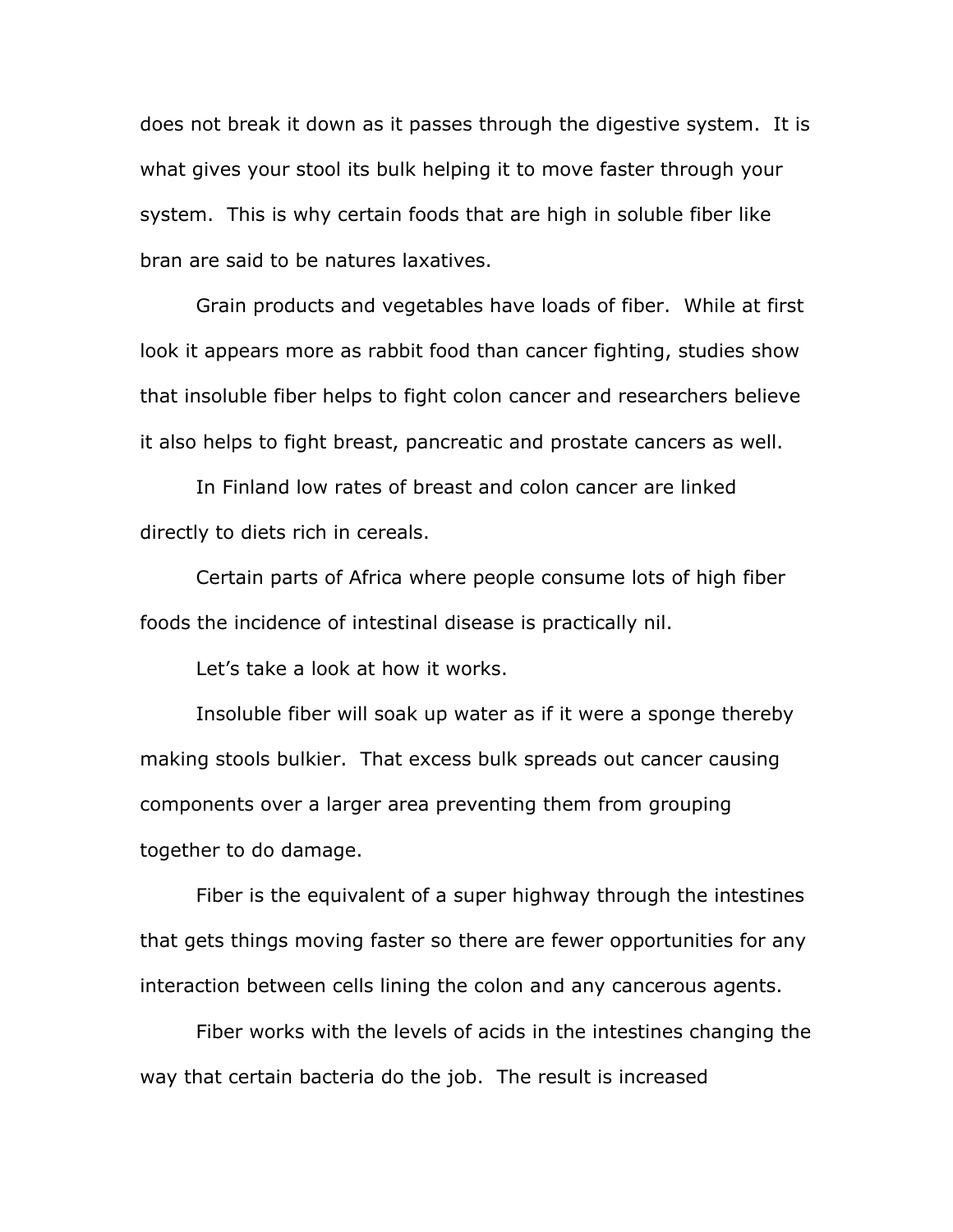fermentation. Yes, it may cause gas but it also makes it harder for carcinogens to get in your body. It also plays a role in regulating the levels of intestinal bile acids that play a part in the beginning stages of colon cancer.

The "stuff" that causes breast, pancreatic and prostate cancers latch onto fiber like a magnet which means that those carcinogens are carried away with other body waste.

Researchers believe that insoluble fiber also contributes to reducing levels of harmful estrogen that can contribute to the beginning of breast cancer. Experiments appear to suggest that doubling fiber intake and reducing fat can reduce the tumor rate by 50%.

If you can imagine eating foods that can actually stop or slow the growth of tumors wouldn't you want to eat it? Well, you can.

Whether canned or dried, Beans in any form contain large amounts of fiber. Reduce the amount of gas by soaking them overnight in clean, clear water. Rinse again thoroughly before cooking.

Oat bran added to cereals or eaten as bread is a great source for additional fiber.

Try eating brown rice instead of white. Brown rice will supply 3.32 grams of fiber per cup while white rice contains only 0.74 grams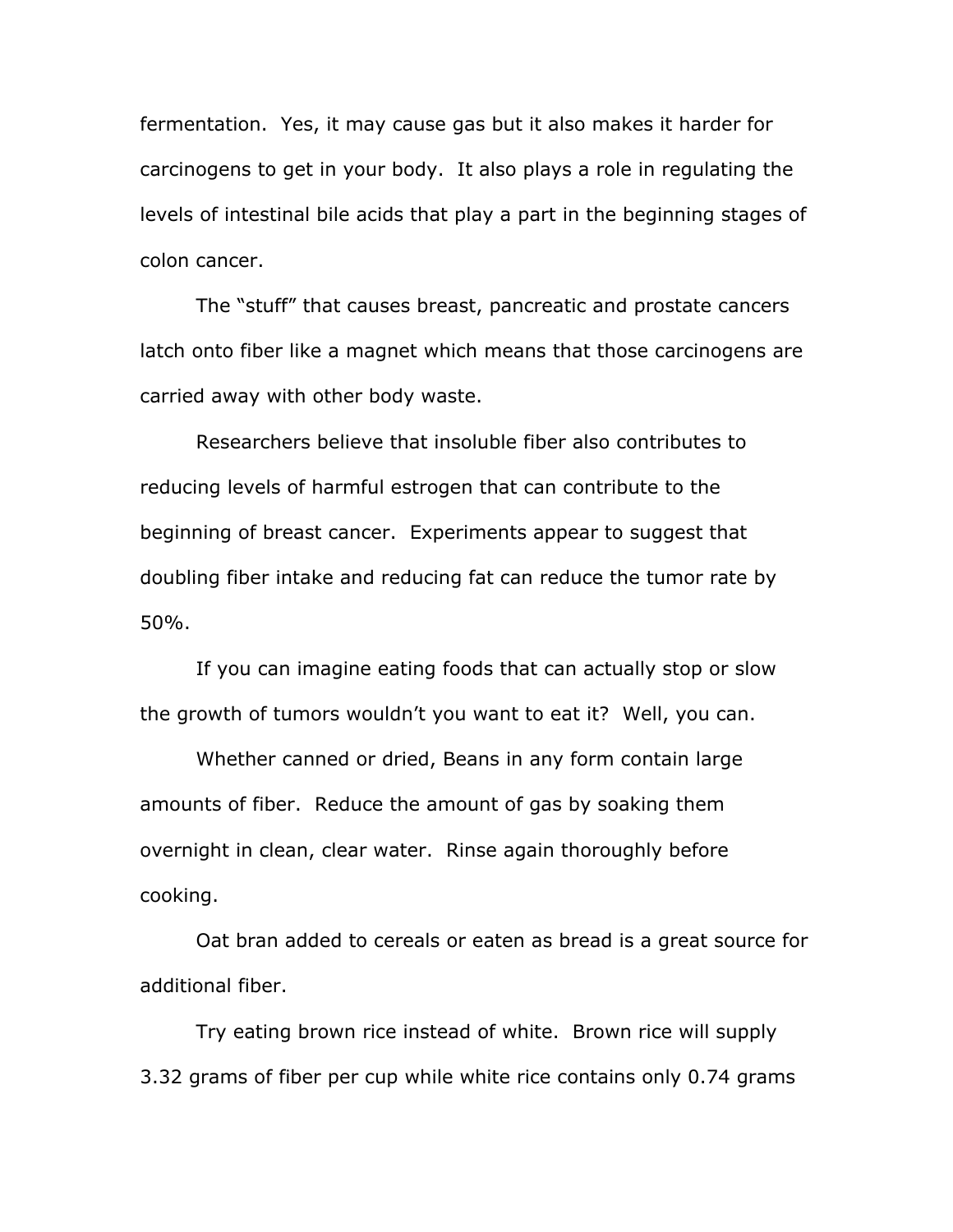per cup.

Whole grain bread products are a must. You can receive 3 grams or more of fiber per slice. Refined wheat loses fiber and removes trace minerals.

Read the labels in the grocery store, especially the fine print. The labels will tell you the fiber content of the food per serving. If the first three or four ingredients listed are grains it means that the product contains more grains than anything else.

Learn to balance the benefit of fiber versus other ingredients. If a granola bar has one or more grams of fiber it is only a good deal if the fat and calorie content are low. A snack bar with 100 calories, 2 grams of fat and a single gram of fiber is probably okay. But if the bar contains 300 calories and more fat that's way more than you need.

Introduce fiber in your diet one step at a time, gradually increasing and setting goals you can realistically attain. Storing easy to prepare foods in your pantry can help. Stock up on low-fat soups, canned beans and cereals that are all easy to prepare. Keep your freezer filled with vegetable that can be quickly steamed or zapped in your microwave.

Keep the liquid from canned beans. There's a lot of soluble fiber there that may just go down the drain. Save it to use in soups.

Don't peel fruits and vegetables. The skins of apples, pears,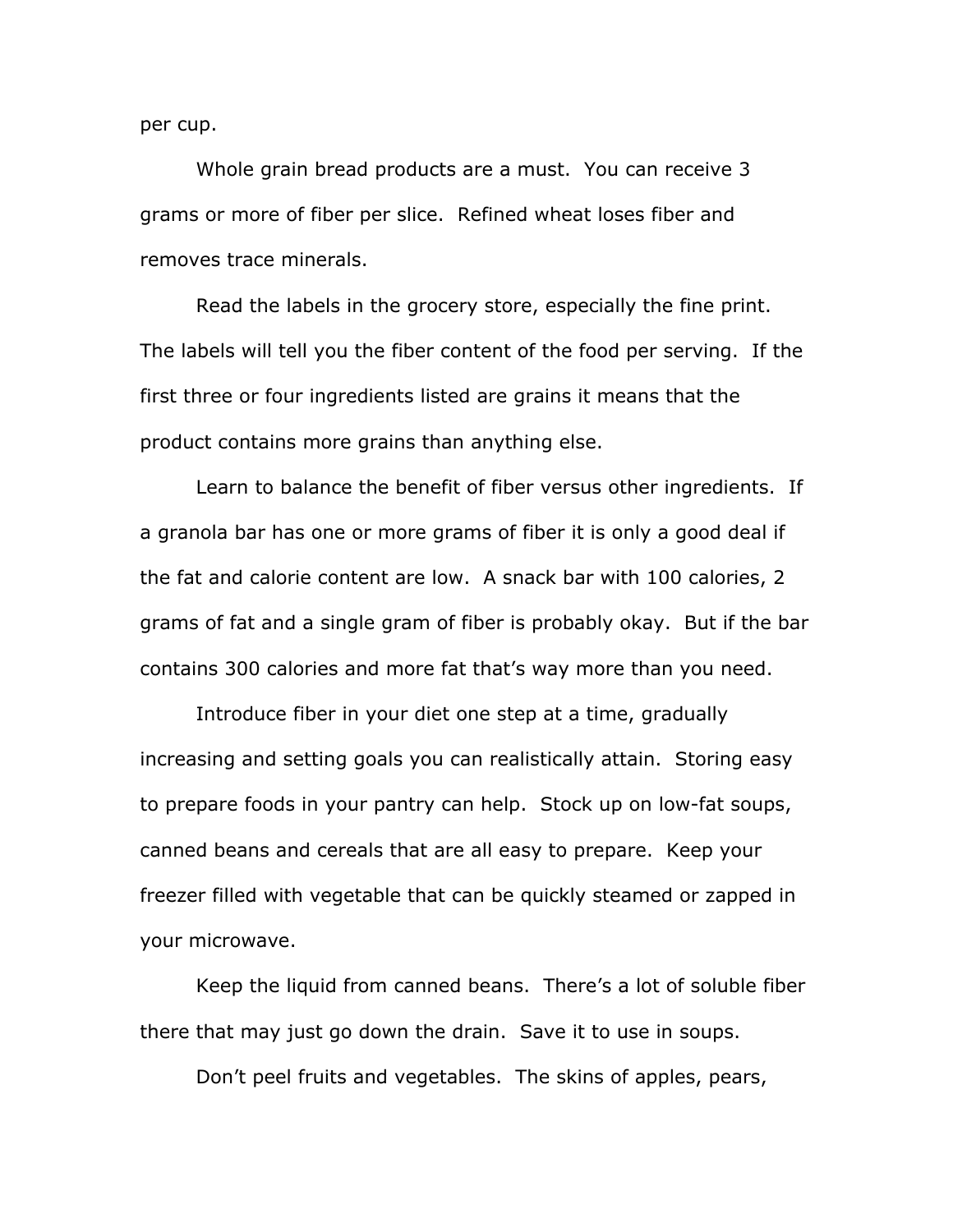peaches and potatoes are rich in soluble fiber. Eating the white rind of oranges and the membrane in grapefruit also provide extra fiber.

Eat fruits and vegetable whole rather than as juices. You may get concentrated nutrients from the juices but you lose the fiber in the fruit. The 14 grams of fiber you get from eating six carrots outweighs the 2 grams in the juice you created with those 6 carrots.

Some people prefer taking a fiber supplement. There are many on the market, but be aware that most contain psyllium. While it is a source of fiber and a natural laxative it can interfere with certain medications you take. Be sure and check with your doctor.

**Food** – While we have discussed certain foods high in fiber, we haven't even scratched the surface of foods that can help you battle the aging process.

Plants. Nope, not the philodendron hanging in your kitchen window, but the treasure you find in the fruit and vegetable aisles of your supermarket. If there is one single piece of advice you can get from studying the aging process, consuming more fruits and vegetables are among the most important.

When you eat food made from plants, you are receiving the benefits of a small army marching off to combat the aging process. This army is comprised of agents known as phytochemicals. These are completely separate from the vitamins provided by the vegetable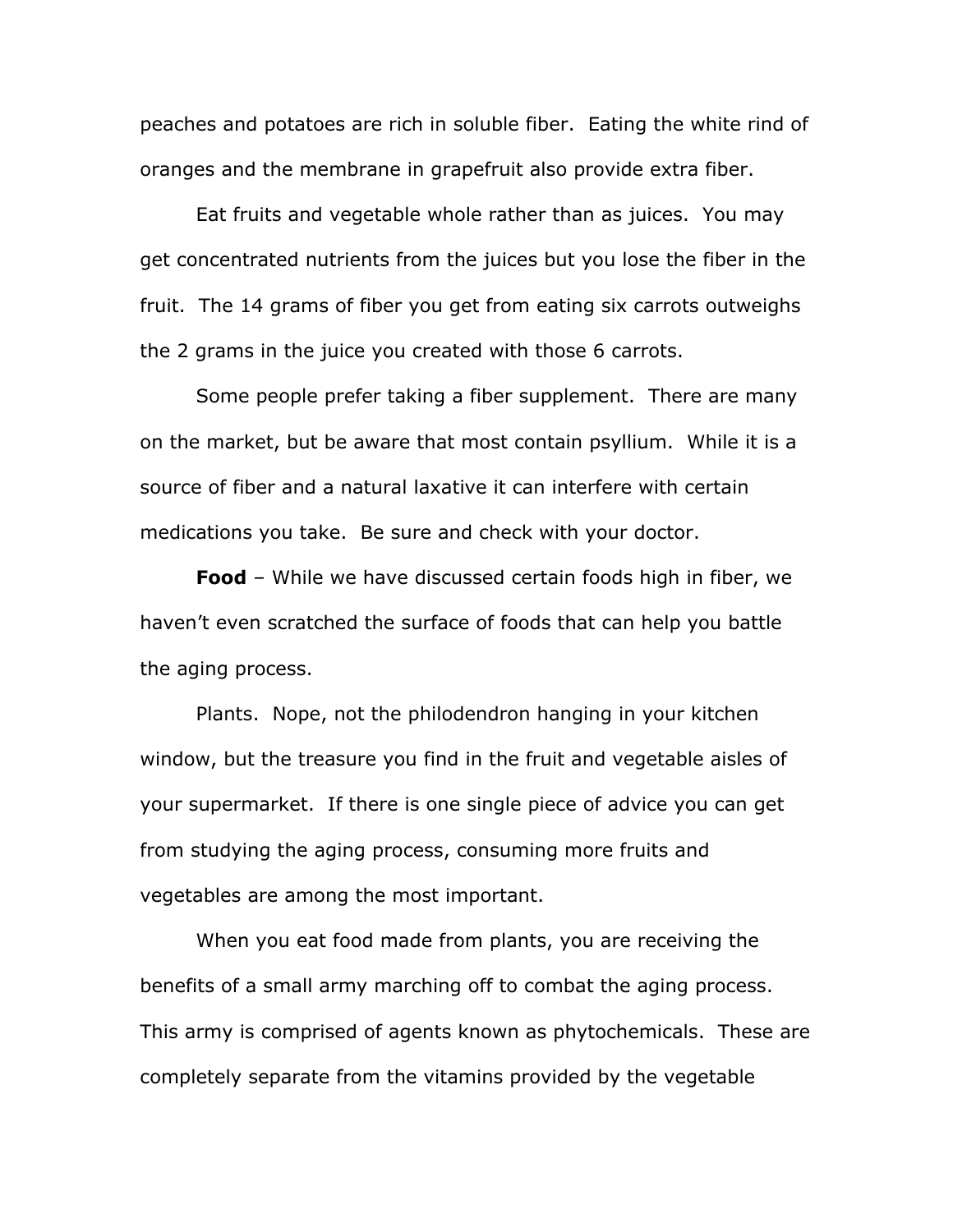themselves but may be even more valuable.

Science used to believe that phytochemicals were absolutely useless. However as more experts delve into the study of plants they have found that they appear to help fight off cancer, heart disease and stroke even though they don't understand why. In fact over 200 studies conducted show that a diet high in fruits and veggies substantially cut the risk of cancer. That alone becomes increasingly important as you get older and the risk of disease increases.

Some of these phytochemicals are simple to detect. The bright orange color of carrots, sweet potatoes or yams are obvious. The pungent whiff of phytochemicals is apparent in garlic. However, most are undetectable.

The chemicals are there to actually protect the plant. It is believed that they evolved to protect plants from oxygen, wind, insects and weather. Remember that plants feed on carbon dioxide and oxygen is actually waste.

Without protection from the ultraviolet rays of a hot sun plants would shrivel and die. In the dirt where bulb plants grow, they are subjected to the hazards of bacteria and insects.

Edward Miller, Ph.D., professor of biomedical sciences in the Department of Biomedical Sciences at Baylor College of Dentistry in Houston states that, "We can save more than 150,000 lives a year,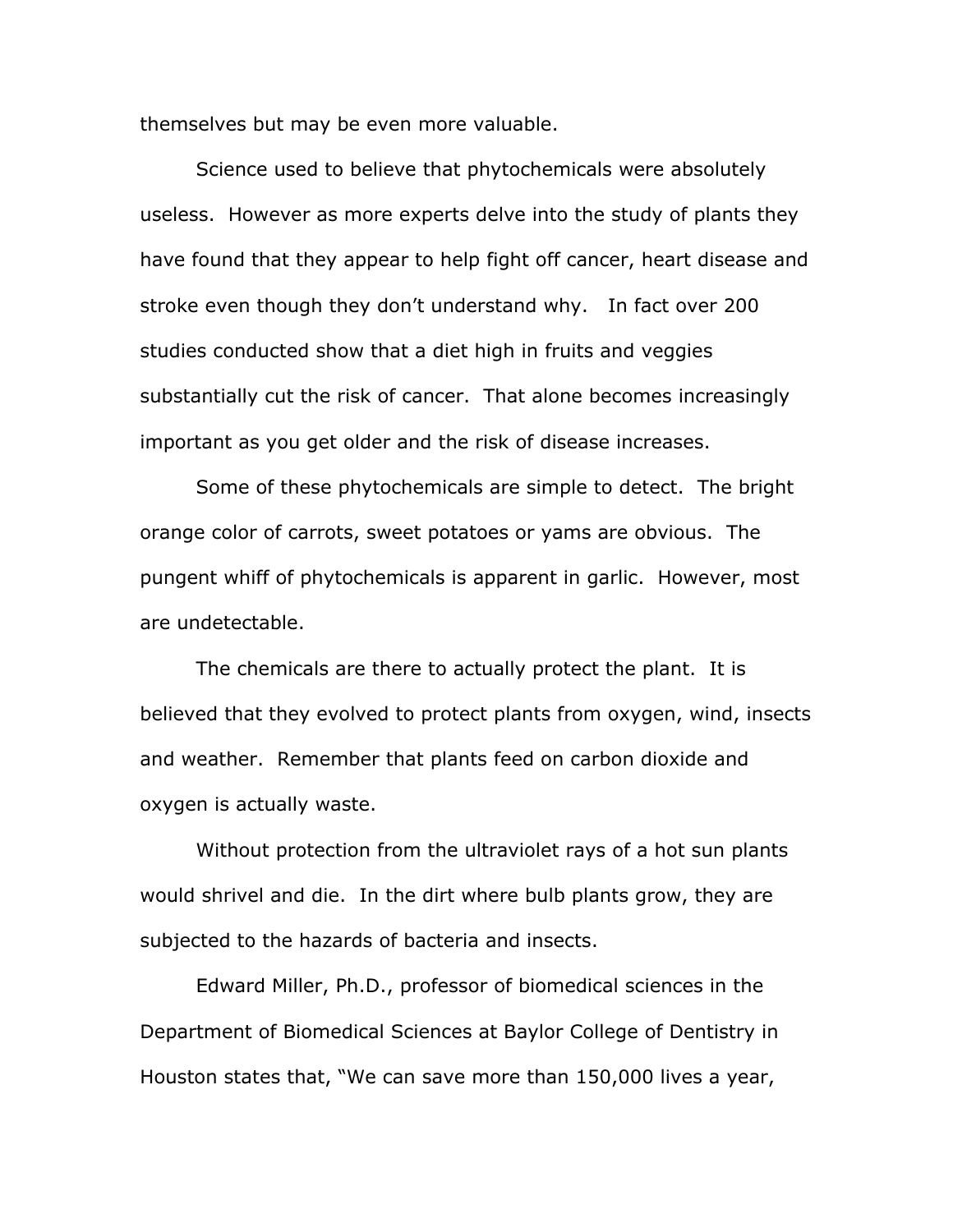right now, with no treatments, no medical costs, no long-term recovery – if people would just eat the foods that protect them."

Worldwide studies have proven that phytochemicals protect against, but there is no one phytochemical or any other substance that you can take or eat for protection.

Eating plant foods does give you a lower risk for cancers that attack the lungs, bladder, cervix, mouth, larynx, throat, esophagus, stomach, pancreas, colon and rectum. Laboratory studies show that phytochemicals prevent cancer forming substances and defective cell that can turn into cancers, from gaining a foothold or spreading.

Phytochemicals also help to keep your heart healthy. The 60 to 80 age group that has a higher risk of heart disease than younger people do, can substantially reduce the risks by eating a diet rich in fruits and vegetables.

Plant foods also combat free radicals. Many phytochemicals do double duty as anti-oxidants. They neutralize the free radicals which are unstable molecules that damage or destroy healthy cells.

In addition to the free radicals that your body produces routinely, they also find their way into your environment through other means like cigarette smoke, pollutants, medications, pesticides as well as household cleaners.

They have also been linked to more than 60 medical problems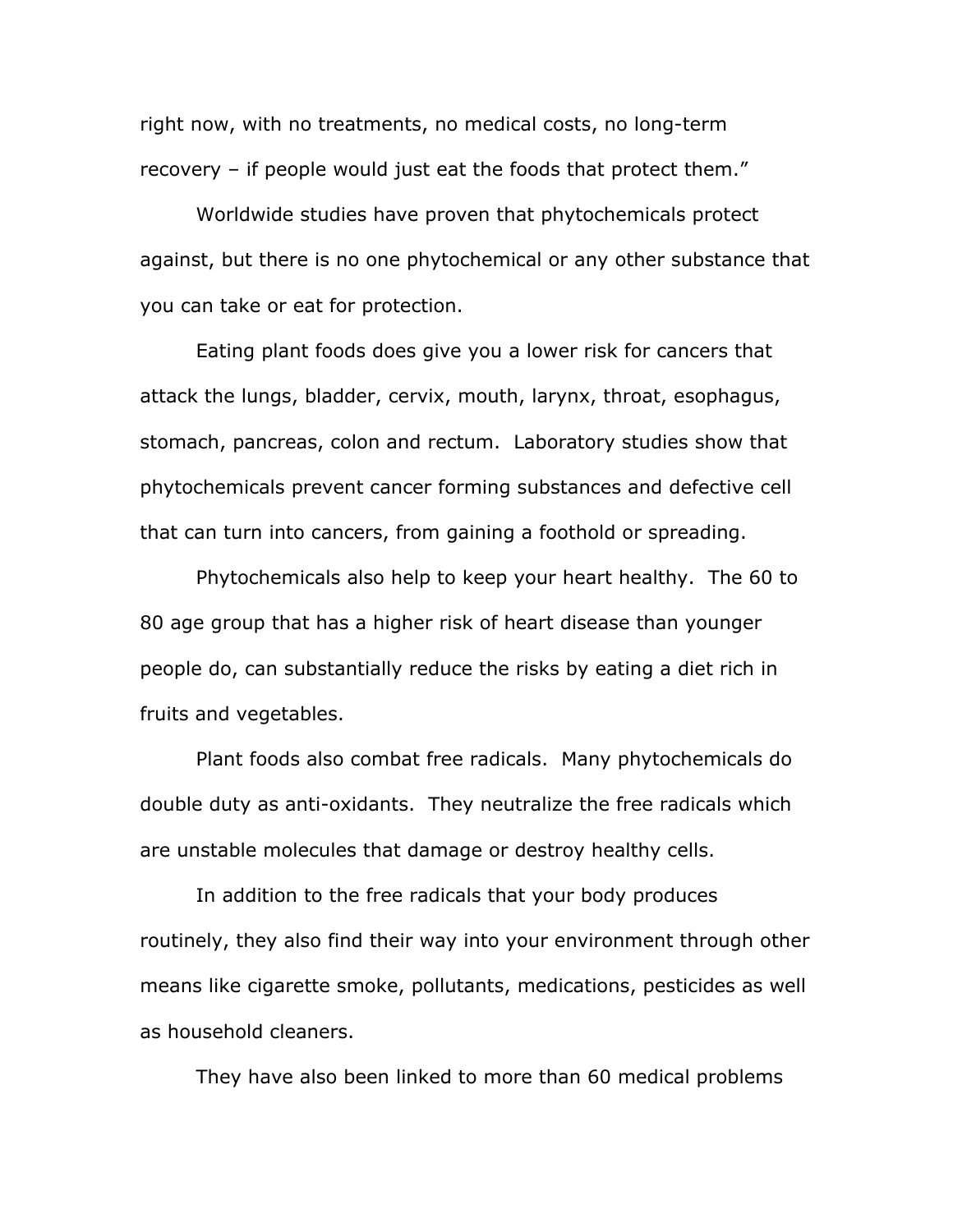and diseases. In addition to the obvious disease like heart disease, cancer and stroke, they can also manifest as premature aging, stiff joints, wrinkled skin, arthritis, diabetes and cirrhosis of the liver.

The study of phytochemicals in plants is a relatively new field, but here is a list of those that appear to provide the most protection:

Organosulfur compounds. These are foods that we recognize mostly by their pungent odor and flavor. Garlic, onions, leeks, chives and shallots are organosulfur compounds. You can also find these compounds in vegetables like broccoli, cabbage and cauliflower.

Foods that are rich in organosulfur are sometimes referred to by some members of the medical community as dietary anti-carcinogens. They help the body block and eliminate cancer causing agents before they do their damage. They are also instrumental in fighting heart disease and stroke.

The best methods to derive the most benefit from organosulfur compounds is to eat them raw or lightly cooked. Puree vegetables into a healthy soup and be sure to add garlic and onion.

Isothiocyanates are plant chemicals found in leafy green vegetable like watercress, arugula, cabbage, brussel sprounts, Chinese cabbage, broccoli and cauliflower. These compounds help rid the body of cancer causing substances and actually act to remove the trash. Isothicyanates make it difficult for cancer causing substances to target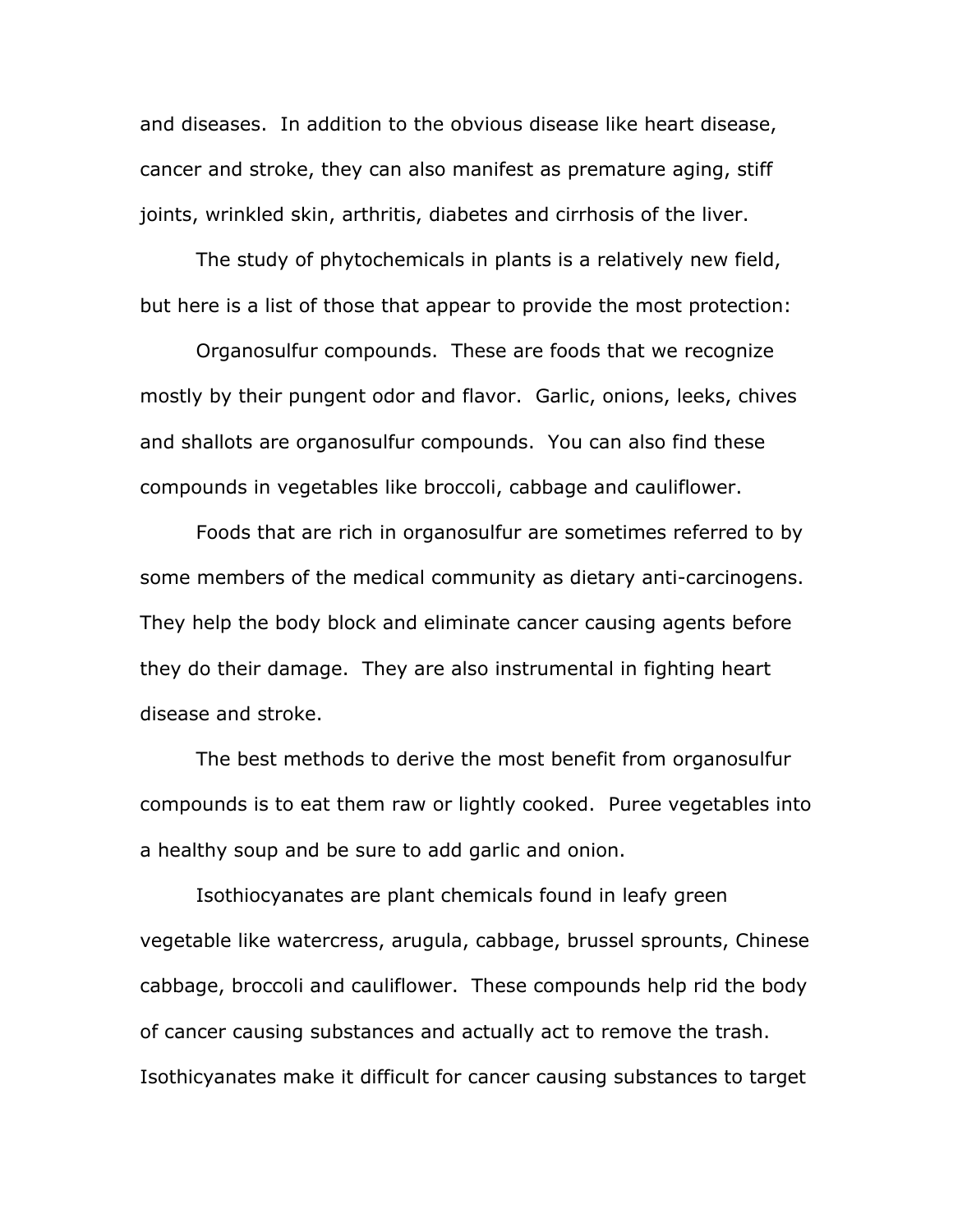the DNA of healthy cells and in laboratory experiments have actually kept tumors from forming.

The most benefit you can receive from isothiocyanates in your food is to eat some of the vegetables raw. The compounds are released when chopped and chewed. Eat them as fresh as possible and eat plenty of them.

Indoles go with isothiocyanates like salt and pepper complement one another. Indoles protect against breast cancer in women and prostate cancer in men. Indoles stop the growth of small virus caused tumors. You can best benefit from indoles by eating the equivalent of a quarter head of cabbage a day or an equal amount of broccoli, Brussels sprouts or cauliflower.

Isoflavones are a group of plant estrogens that are found in soy products. To help increase your soy consumption, try tofu. It is far less bland when it absorbs the taste of spices and other foods that are cooked with it. Try more Asian recipes or drinking soy milk. When you are baking trade off 25% of your regular flour for soy flour. You'll get all the benefit with little or no difference in the recipe.

Lignans. Little is known about lignans as it is a newer area for research. What is known, however, is that lignans seem to prevent breast cancer at lest in the laboratory. As antioxidants they may help prevent damage from LDL cholesterol which, as we know, lays the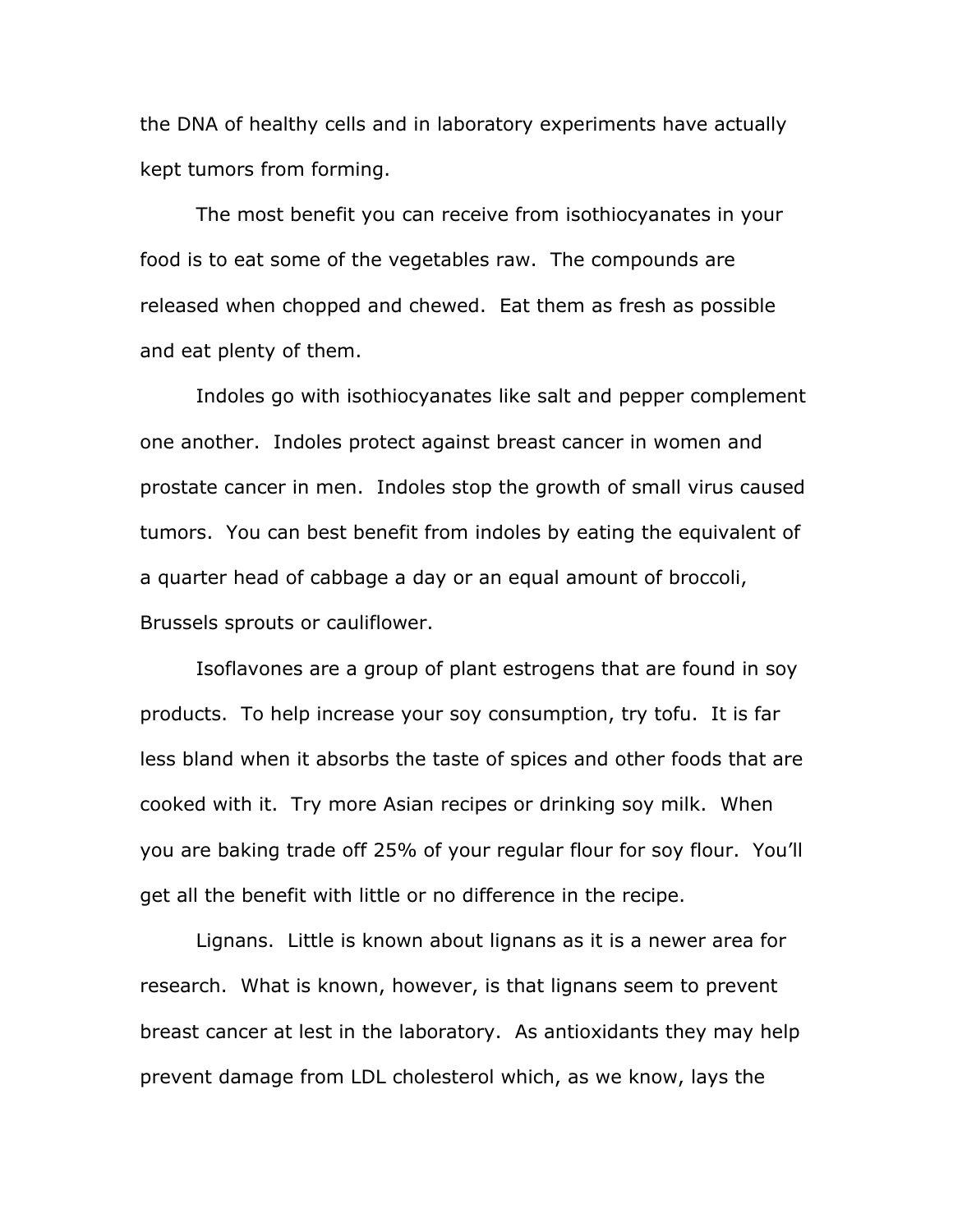groundwork for heart disease.

Add lignans to your diet by including flax. Some baking companies add a trace amount of flax or linseed to add a slightly nutty flavor. You can find flax in health food stores, but use it very sparingly as adding it to your diet too quickly can cause intestinal distress.

Carotenoids are evidenced in the bright red, orange and yellow pigments displayed in some plants like carrots, tomatoes, sweet potatoes, cantaloupe, winter squash, parsley, green peas, pink grapefruit, swiss chard, spinach, beet greens, pumpkin, watermelon, broccoli, mangoes, oranges, papaya and tangerines. You will also find them in okra, red peppers leafy green vegetable and even in fish liver oil.

Diets rich in carotenoids fight disease and in one study a high carotenoid diet actually helped reduce the risk of lung cancer in nonsmokers. One particularly powerful carotenoid is lycopene. Lycopene is found in tomatoes and everything made from them including pizza sauce and ketchup. You will also find lycopene in watermelon guava and pink grapefruit.

Include them in your diet along with a little bit of fat as they are fat soluble. Most carotenoids are not damaged by cooking. The color is the most important key in identifying fruits and vegetables that will provide the most benefit. You might be surprised to know that red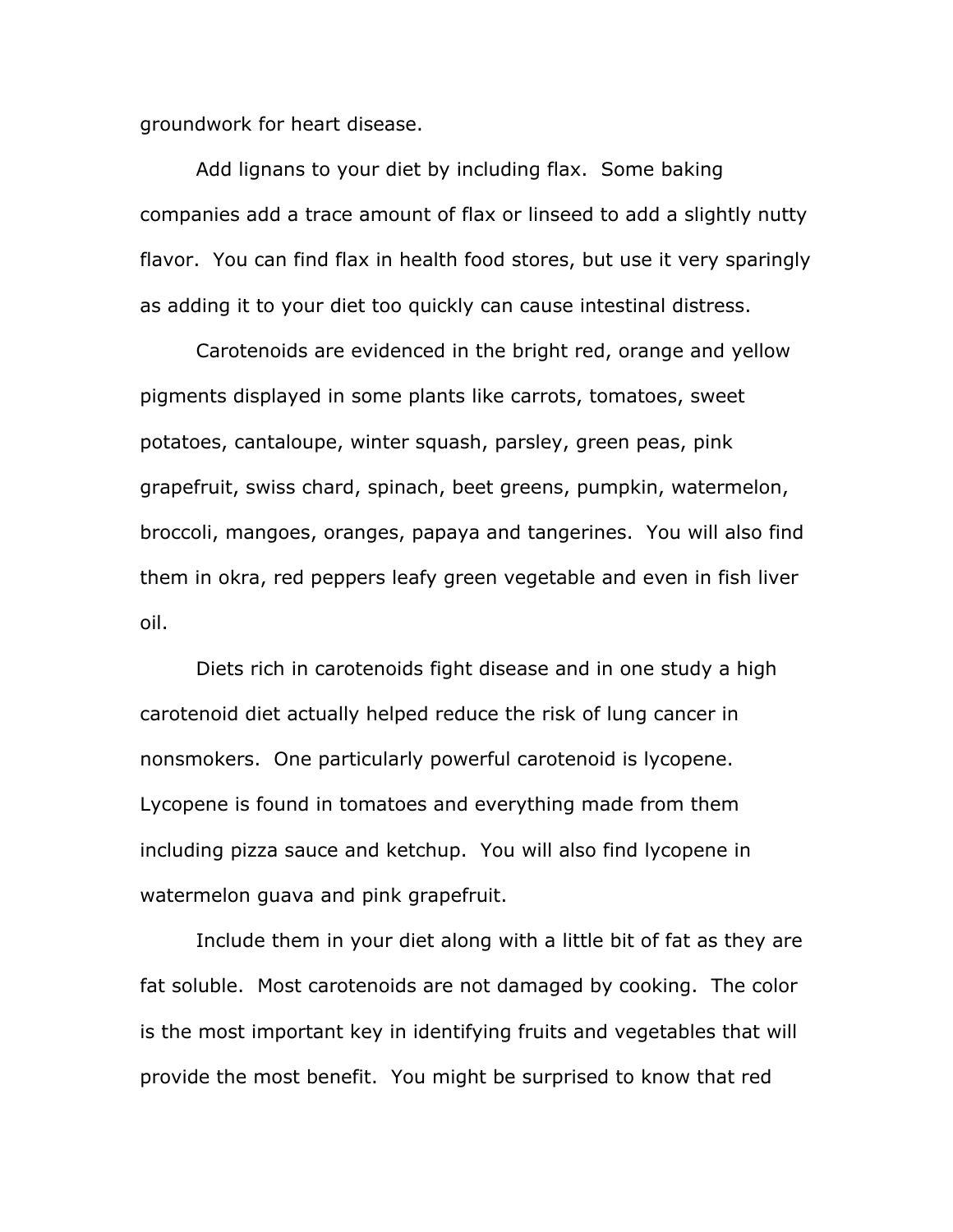leaf lettuce has more carotenoids than iceberg lettuce just as there is more benefit from pink grapefruit than white.

Flavonoids are a serendipity because they are found in just about every plant from apples to onions and soy and even black and green tea contain flavonoids that help fight cancer.

Get the most benefit from flavonoids try these tips:

Sip wine. Drinking a little wine each day as well as tea. Have your cup of coffee first thing in the morning, then switch to tea for the remainder of the day. Combine fruits and make a fruit salad (fresh only). Buy a variety and vary different combinations. Add finely grated orange or lemon peel to fruit drinks, carbonated drinks and on salads, vegetable and even meats.

Tannins are not just colorful substances used in dying, making ink or tanning leather. Ellagic acid, one form of tannin, is in foods that stain. Strawberries, raspberries and blackberries. Get more tannins into your system and fight cancers, heart disease and stroke. Skip juices and go for the whole fruits. Check the labels of your jams and jellies and select according to which have a higher content of real fruit. This is more than likely the premium brands. Top off your food with a few berries to work them into your daily eating habits. Sprinkle them over cereal, pancakes and desserts.

**Supplements** – Is taking supplements beneficial? Visit your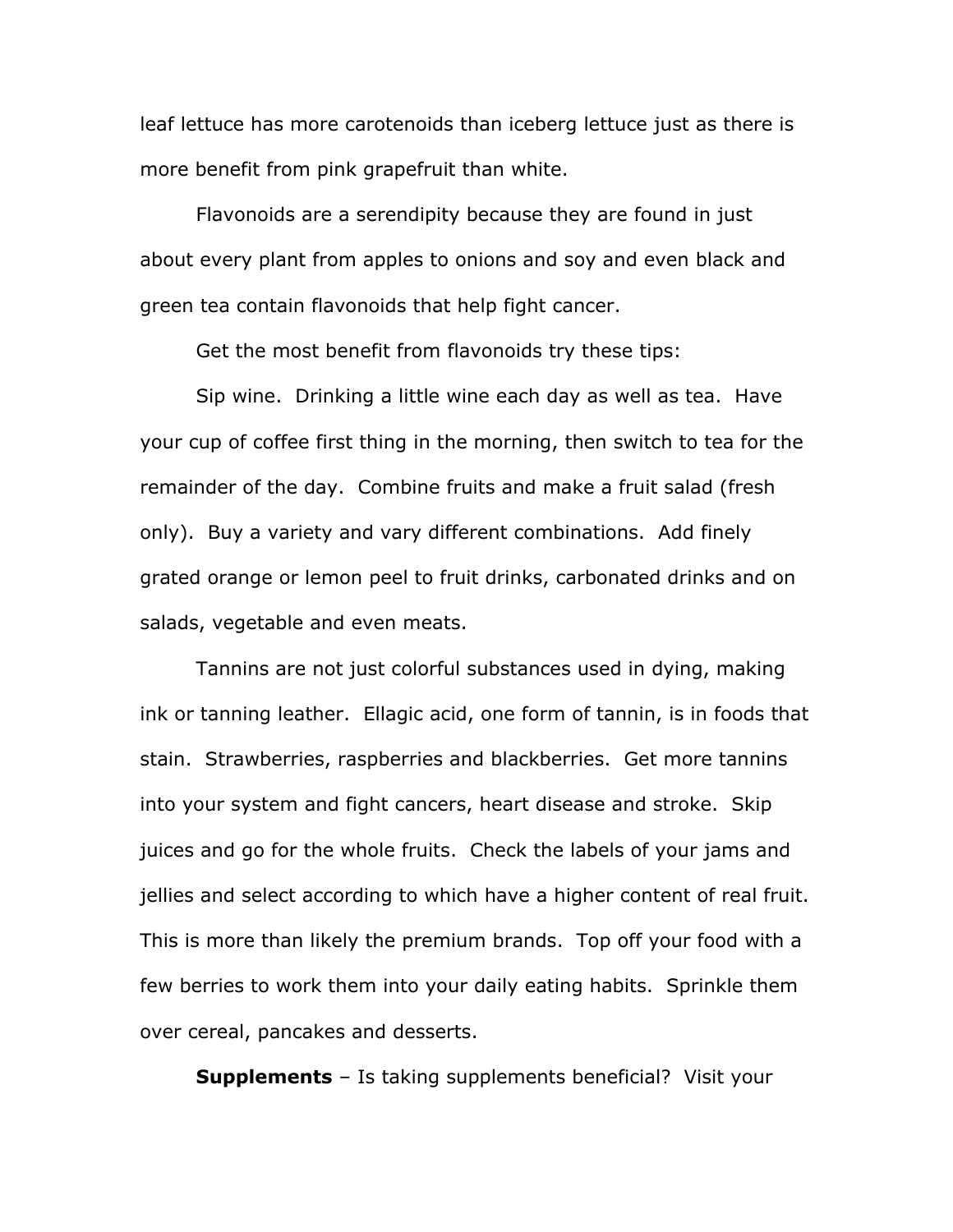local supermarket, drugstore or health food store and you will find rows upon rows of vitamins and supplements. Each is minutely measured giving you the RDAs, DVs, IUs, milligrams and so on. It's enough information to make your head swim!

Some studies suggest that specific vitamin and mineral supplements can help reduce your risk of heart disease by 30 to 40 percent and even slow the progress of the disease according to Jeffrey Blumberg, M.D. associate director and chief of the Antioxidants Research Laboratory at the U.D. Department of Agriculture Human Nutrition Research Center on Aging in Boston. They are relatively inexpensive and easy to obtain over the counter.

Vitamins are also credited with boosting the immune system and it is believed that older people who take vitamin and mineral supplements do have stronger immune systems.

Generally speaking, the immune system begins to decline around age 50 and by age 60 may already be seriously compromised. The belief is that if your immune system can't protect you, the door is thrown wide open for cancer and other serious diseases to waltz right in.

So, the answer is yes, supplements can help but don't expect them to work miracles. You can't continue to do the steak and eggs or burger and fries thing and think that popping a pill will be a cure-all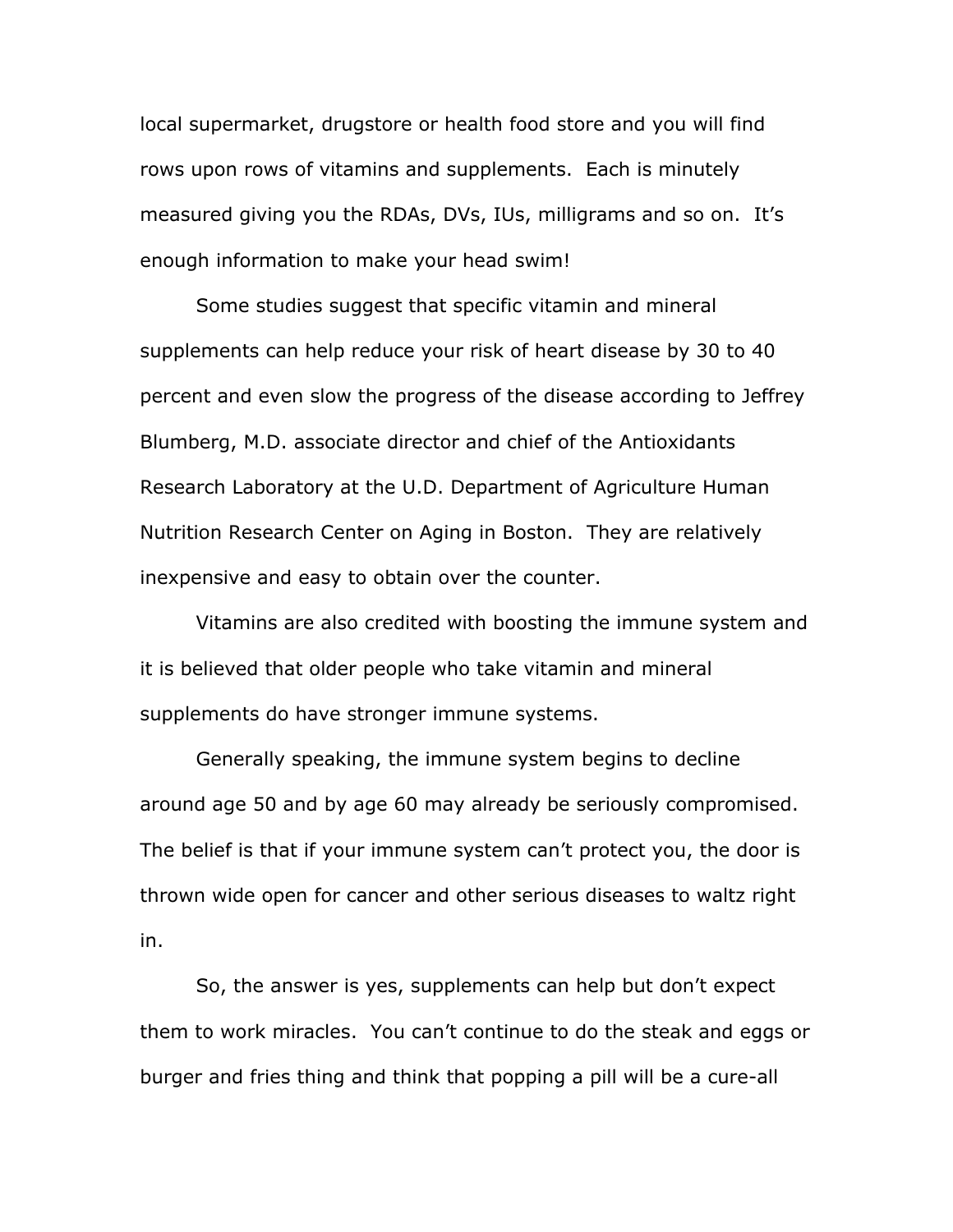because it isn't!

If you are over 55, vitamin supplements will help prevent disease even though it may take at least six months to a year to register the improvement. That's not an excuse to put it off, because the sooner you begin, the better the results.

Let's take a look at weight for instance. If you take in too many calories and gain weight you increase the risk of cancer, heart disease and stroke. But, cutting the calories to either lose or maintain your weight may result in deficiencies in vitamins and minerals. You can replace key vitamins and minerals lost by dieting with carefully selected supplements.

Another challenge is compensating as the body's systems begin to slow down. As we age, our systems are not working as efficiently as they once were. For example, you don't have as much stomach acid that helps to get nutrients from food. That means that as much as 40% of the nutrients you ingest may go unused resulting in deficiencies of vitamins D, B6, B12, riboflavin, folate and calcium.

Your body's system for storing the nutrients isn't as efficient either because the percentage of body fat increases with age. While your metabolism keeps you alive and healthy, it also produces by products that can be harmful including free radicals and other compounds that cause damage to cells' DNA and can lead to many of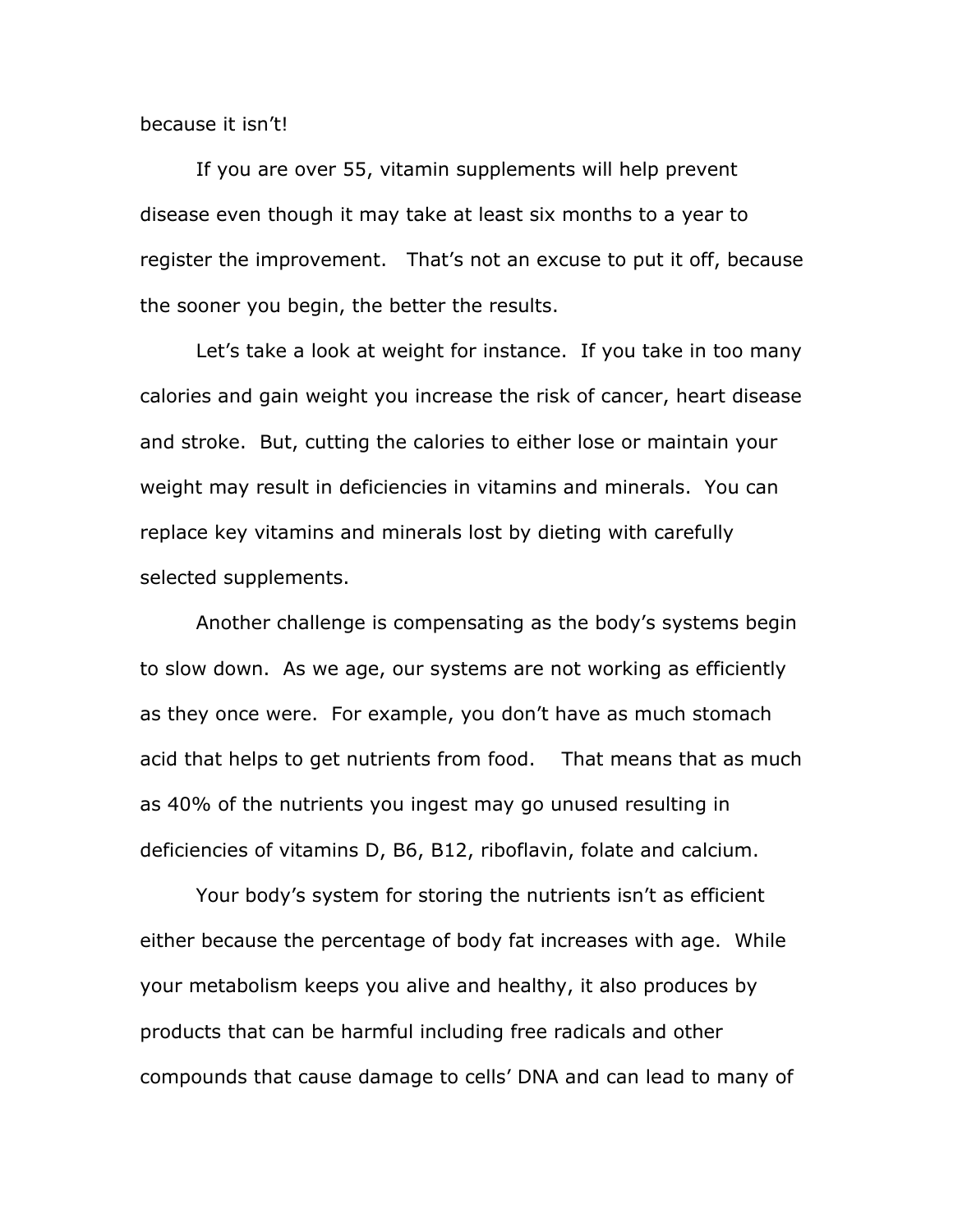the effects of old age.

As we get older, the body reduces the amount of antioxidants it produces and it will become more difficult to get enough antioxidant protection just from your food. Although you can get most of the nutrients you need from a multi-vitamin, you may want to take extra supplements of certain vitamins and minerals to promote optimum health.

As a cautionary measure, however, make certain that you are not exceeding the recommended ranges. You can get too much of a good thing. It is also advisable to consult with your physician regarding any supplemental regimen as some supplements may have adverse interaction with certain medications you are taking.

While we won't delve into the vast subject of supplements here, there are a few suggestions we would like to share with you.

Avoid multi-vitamins with time release formulas. By the time they dissolve they may be too far down the intestinal tract where absorption is poor.

Store your vitamins away from hot or humid places. It is better to keep them with your spices rather than the bathroom or near direct sunlight or heat.

Take your vitamins with a meal. Some nutrients are only released with fat so taking them with your low-fat meal is optimum.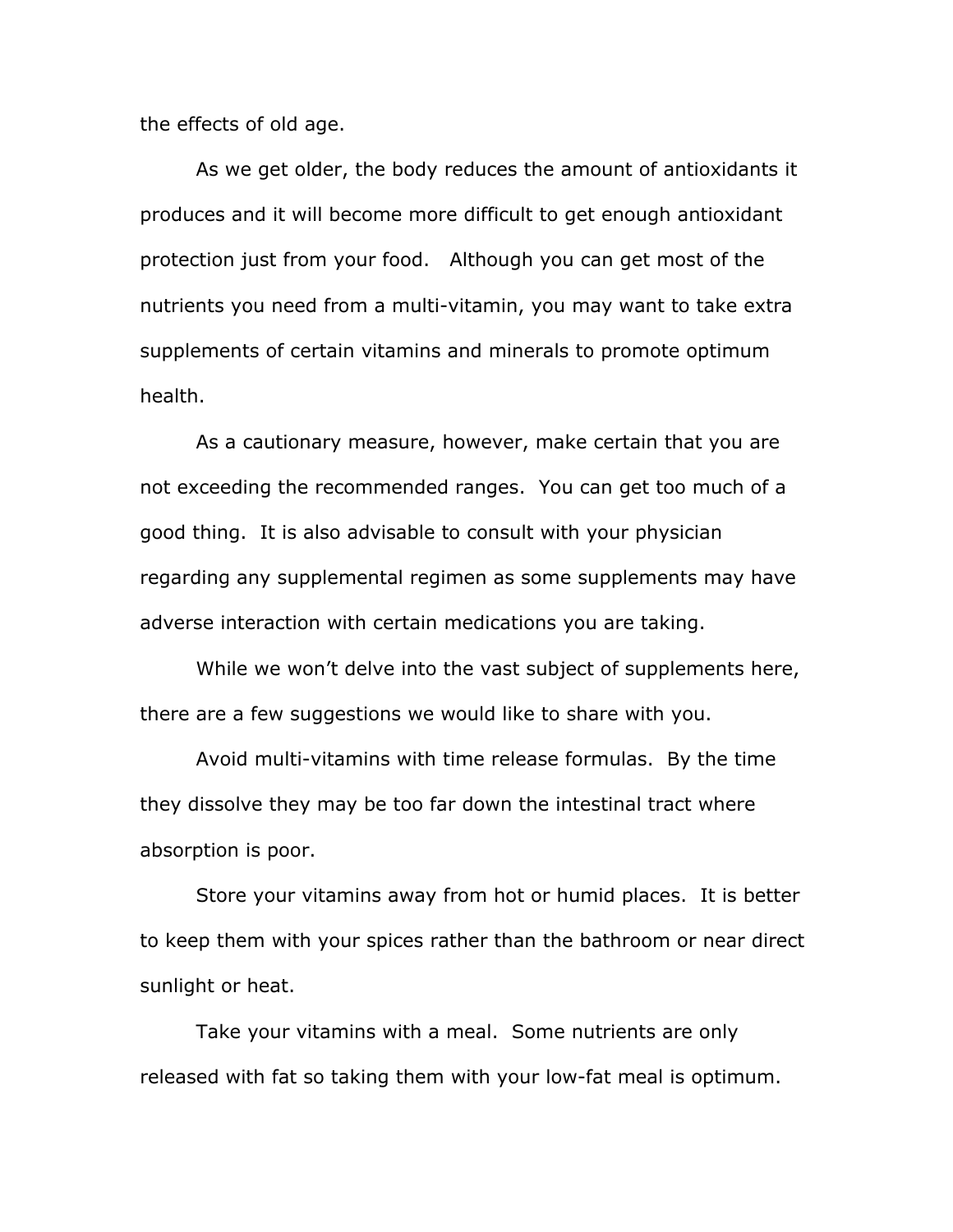Check the expiration date on the bottle. Buying a large amount just to save a few dollars isn't a bargain if you won't be using them before their effectiveness expires.

If you drink even moderately, take extra vitamins and minerals.

If you want to lose weight, take more calcium. If you don't consume enough calcium your body will over produce calcitriol. This hormone promotes fat storage in the body. But, calcium supplements won't be as beneficial as dietary calcium. Have four daily servings of nonfat or low-fat dairy products.

## **MANAGING YOUR ENVIRONMENT**

Are you under the assumption that pollution is a modern day problem? Think again. In ancient times, the Greeks AND the Romans spewed huge amounts of toxins into the air extracting silver from lead.

The stench of an abandoned canal in Washington, D.C. clogged with animal carcasses and human waste was so bad it permeated the White House.

More than 70,000 chemical compounds were developed during the second half of the twentieth century. Many are credited with causing cancer in laboratory animals.

So, does this affect the risk of developing cancer, heart disease or stroke beyond age 60? You better believe it does and while there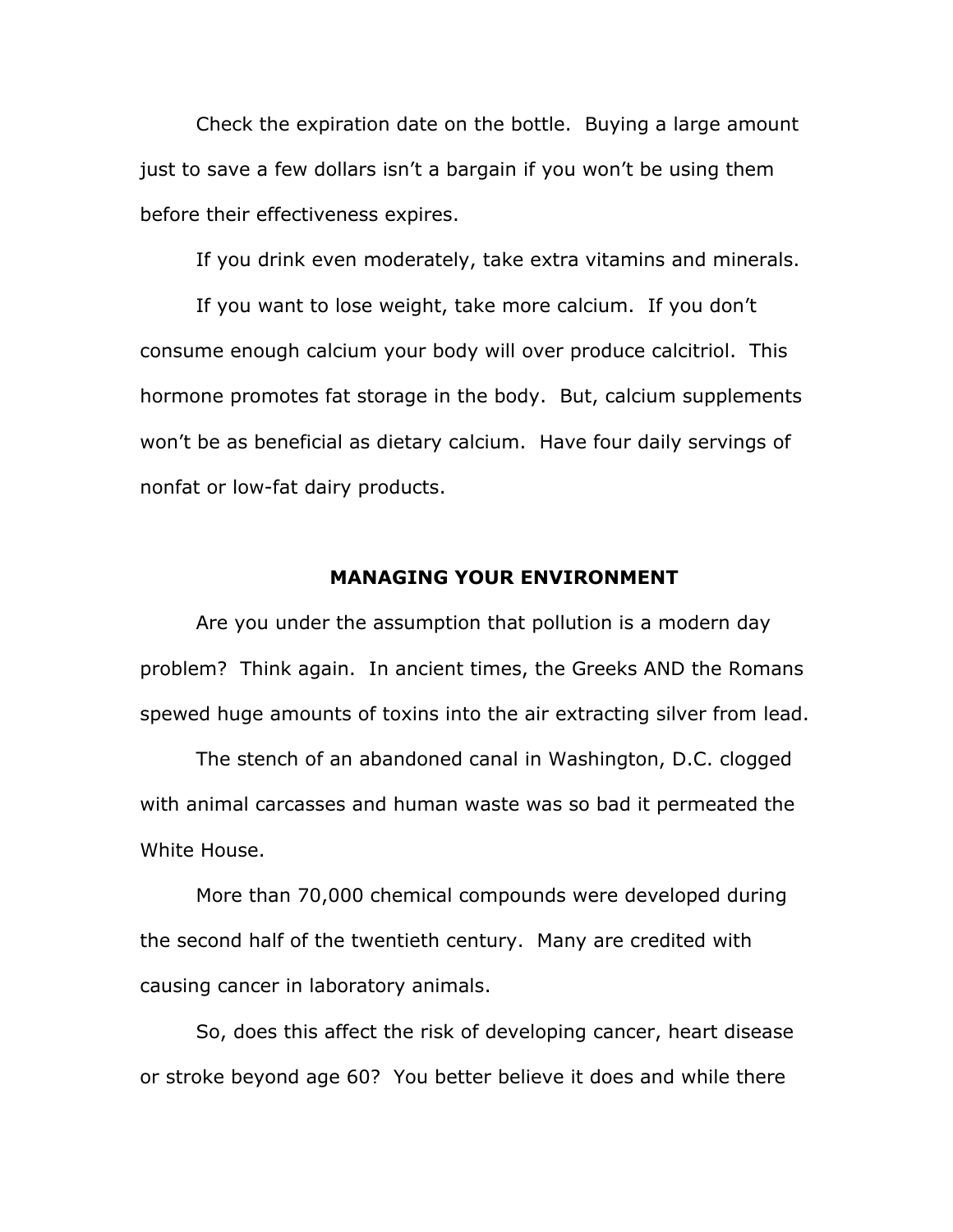are varied opinions, there are researchers who believe that as much as 25% of all cancers could be prevented if Americans reduces exposure to smog, pesticides, second hand smoke and other hazards that we breathe, drink, eat and absorb into our bodies. While there are many factors that cause cancer, heart disease and stroke that we have no control over such as heredity, our environment is something we can do something about.

**It's a killer** – If you are a typical male smoker in your sixties or seventies, you began smoking at age 17 and have smoked about 27 cigarettes a day for 51 years. If you are a woman in the same range, you began smoking at around 24 and have been smoking 20 cigarettes a day for 45 years. And you have probably tried at least once or twice to quit like 80% of people who smoke.

Is it too late to quit? Absolutely not. Putting out that last cigarette as late as 60 to 80 can halt many of the worst effects of smoking. Yet 46% of older smokers don't believe that smoking is that harmful or that quitting at this stage in their life is worthwhile. If you fall into that category consider this:

- Within eight hours of quitting, your pulse rate and blood pressure drop and oxygen levels in your body will rise.
- Within 24 hours of quitting, your risk of a heart attack decreases.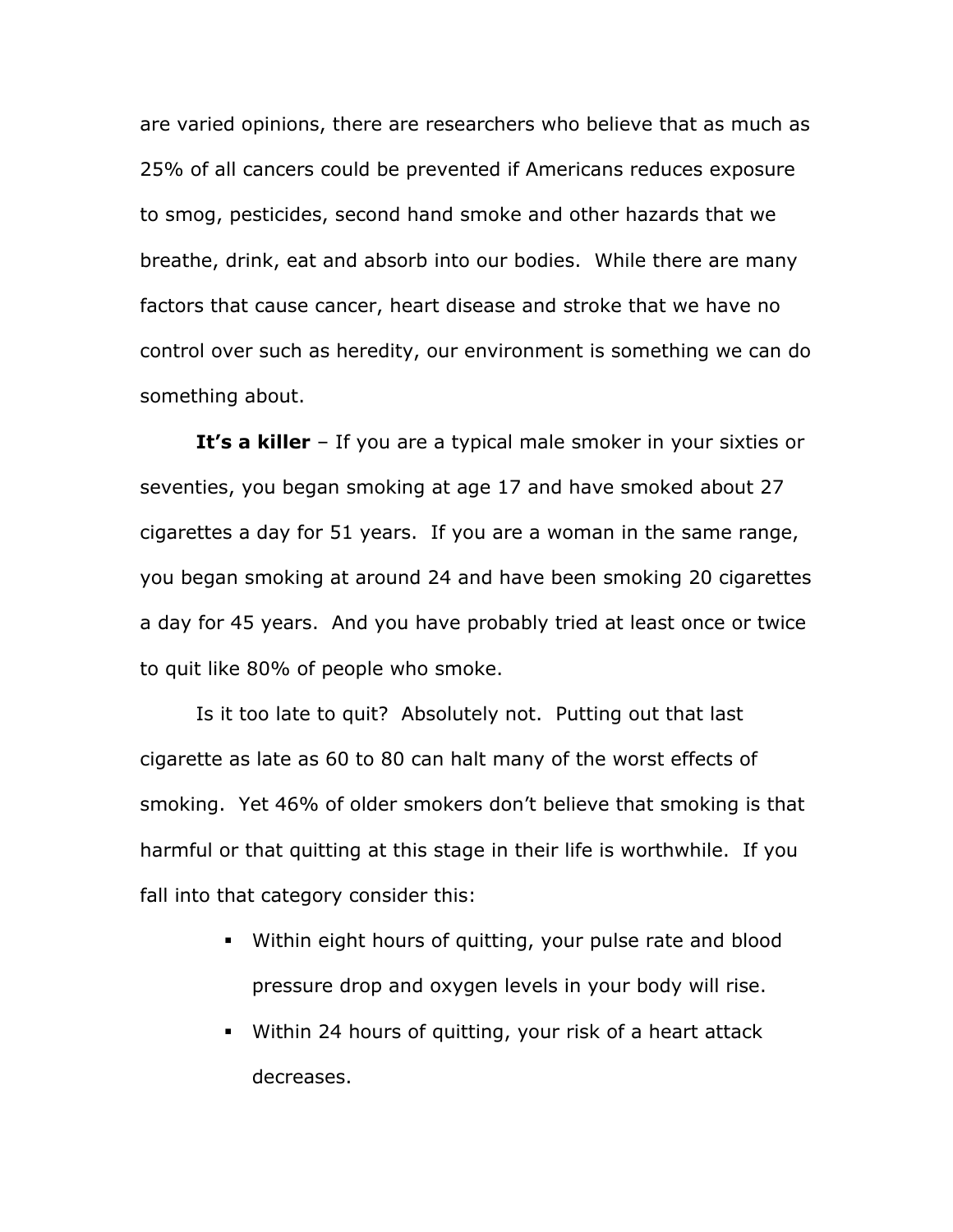- After one month, your circulation improves, your energy levels surge and your lung function expands by up to 30%.
- After one year, your risk of heart disease is half that of someone who continues to smoke.
- After five years, your risk of having a stroke begins to decline .
- After 10 years, your chances of developing lung cancer are the same as that of someone who has never smoked.

Each time you take a puff you inhale more than 4,700 chemicals that have been shown to have effect throughout your body. Some of the milder effects are accelerated wrinkling of the skin, yellowing of the teeth and fingers and slower healing of wounds.

Here is a list of a few of those chemicals and what their common uses are:

| Acetone         | paint stripper      |
|-----------------|---------------------|
| Ammonia         | floor cleaner       |
| Arsenic         | ant poison          |
| <b>Butane</b>   | lighter fluid       |
| Cadmium         | car batteries       |
| Carbon monoxide | car exhaust         |
| Formaldehyde    | morque preservative |
| Methanol        | anti-freeze         |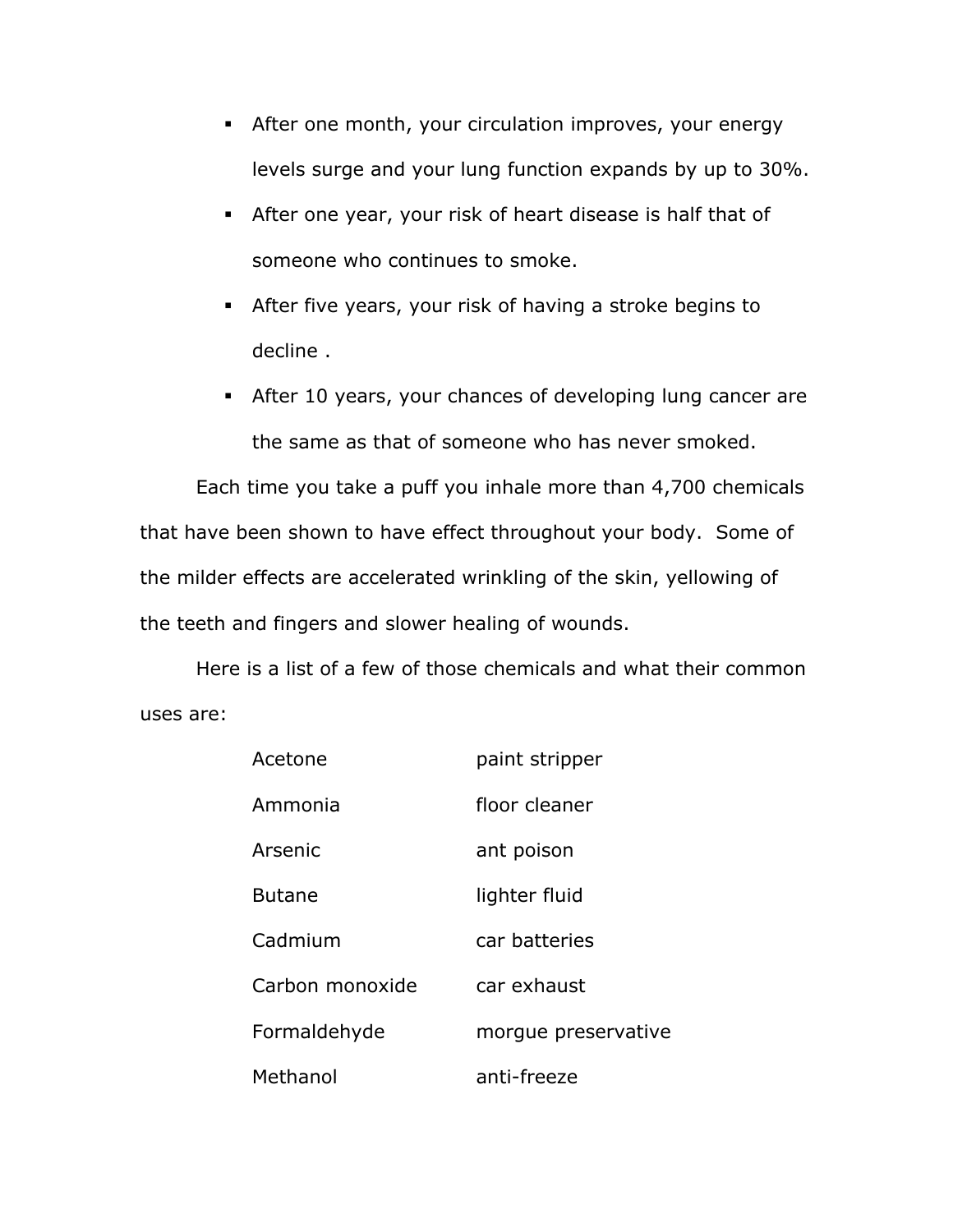| Naphthalene     | mothballs             |
|-----------------|-----------------------|
| <b>Nicotine</b> | insecticide           |
| Polonium 210    | radioactive substance |

Then along come the really dangerous effects of smoking including increasing the risk of disabilities like osteoporosis, hip fractures, cataracts, diabetes, tooth loss, and emphysema.

Smoking causes fatal complications. Every year, more than 400,000 Americans die of smoking related causes. That adds up to more than 1,000 a day making this the most preventable cause of death in the United States. 50% of those deaths are caused by cardiovascular disease and 30% by lung cancer.

Smoking hurts your heart. If you quit your risk of a heart attack is reduced by 50% in one year.

Smoking tops the list of cancer risks. If you quit even at age 65, your risk of developing lung cancer by age 75 is less than half of someone who continues to smoke.

Smoking is an addiction plain and simple. Don't blame yourself if you have tried several times to quit and failed. The prime ingredient in tobacco is Nicotine and is one of the most addictive drugs known to mankind. Is it hopeless? No. Many people have quit and so can you.

This is not a book about smoking cessation, but here are a few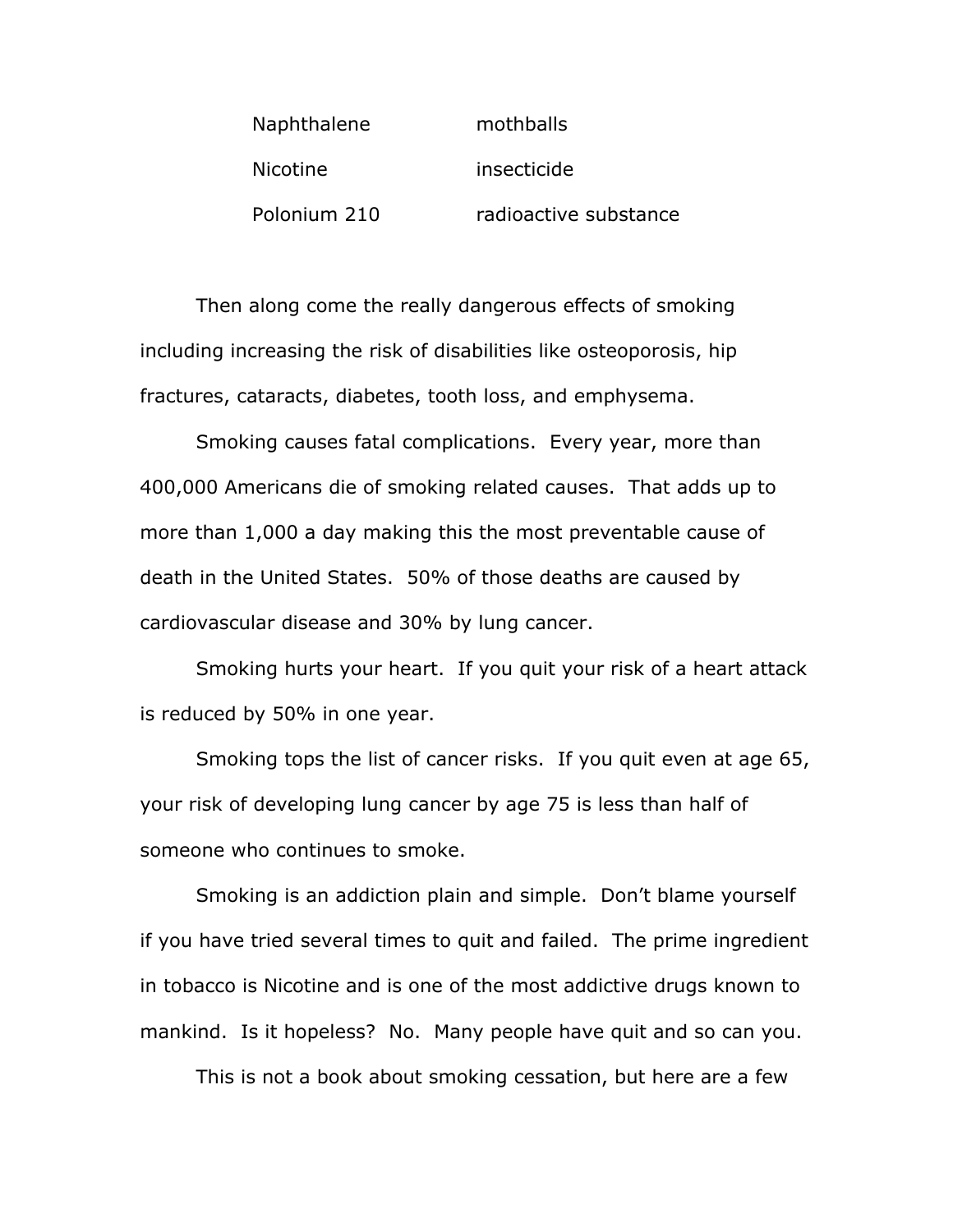tips to help you.

Set a quit date and stick to it. Experts report that those who set a definite date are more likely to stick with it. Avoid stressful times like holidays and don't pick a date that is months away.

Quit cold turkey. If you do it this way, you will probably have a week to 10 days of withdrawal but then you'll be almost over the hump.

Throw them away. On the date you quit, throw away all tobacco products. Every hidden cigarette should be ferreted out and disposed of. Get rid of lighters, matches and ashtrays as well.

Banish alcohol. Alcohol can affect your resolve and make it easier to light up again. You don't have to quit alcohol forever, but spend at least of month of abstinence after you quit smoking.

Be prepared to fight the urges. As you go through withdrawal expect one or more of the following symptoms: upset stomach, difficulty concentrating, drowsiness, insomnia and irritability.

Once the nicotine is flushed from your body the withdrawal symptoms will gradually subside but they will probably never go away totally. That's because one is never enough. If you smoke one you'll smoke a dozen or more.

Change your rituals.

Short circuit stress.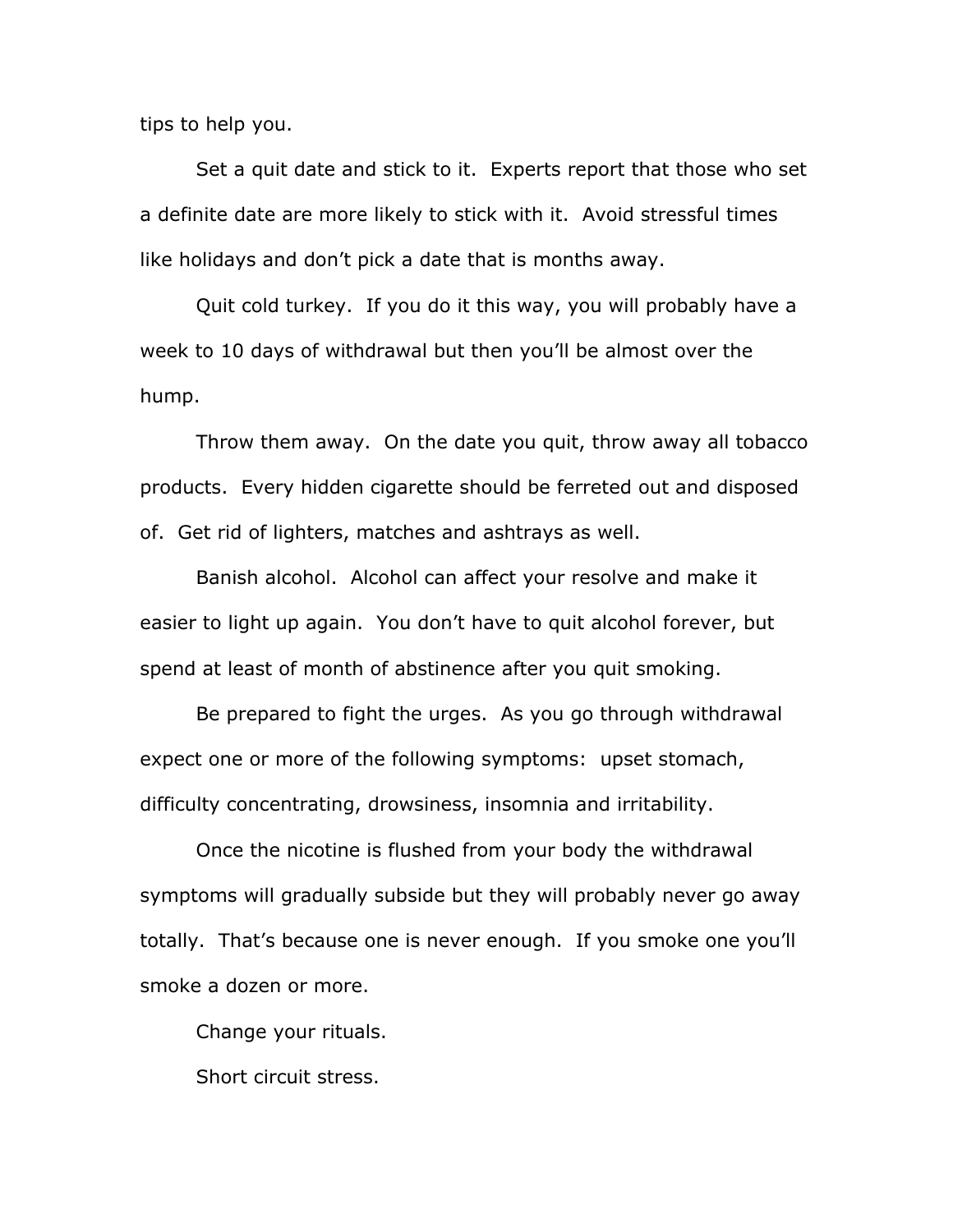Quit early in the week. Stay in a smoke free world. Give yourself daily pep talks. Make a deal and reward yourself Save those bucks. Stall for time – delay lighting up. Stay hydrated. Cut down on caffeine. Eat breakfast.

Although going cold turkey is the best bet, if you must do it gradually, the important thing is to QUIT!

**Does it come from Grandma?** – Genetics seems simple but is so complex that many scientists are still baffled by some aspects of the process. Genes are composed of millions of encoded nitrogen molecules that carry all of your reproductive blueprints. Every day 100 trillion cells depend on genes to tell them what they are supposed to be doing. The genetic code is a set of tutorials that tells the cells how to work properly. If one of those instructions is wrong, it changes how the cell functions. These erroneous instructions cause disease if they prevent the cell from doing the job it was designed to do and can cause the cell to die.

A genetic mistake is called a mutation. Having a mutation does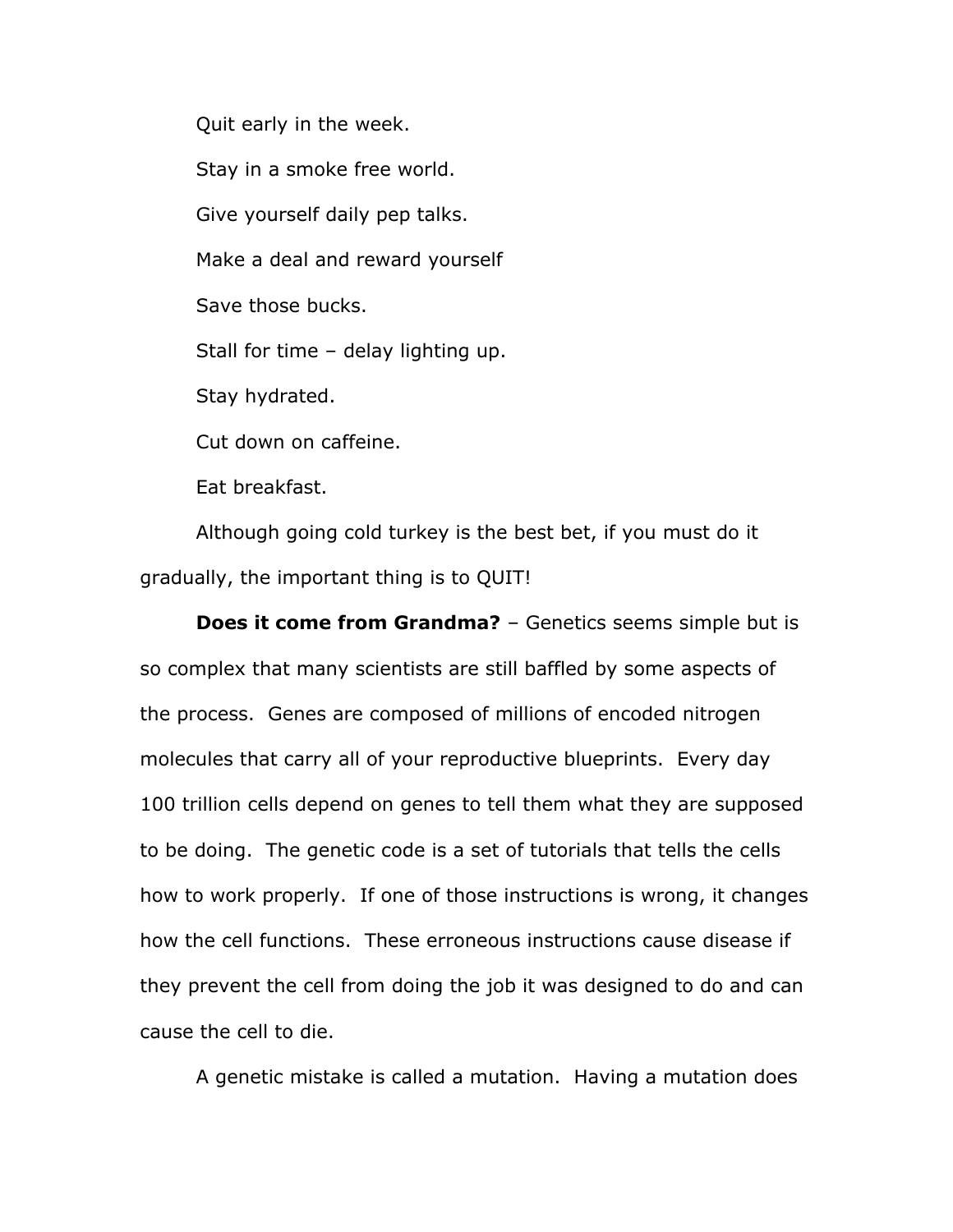not mean that you are pre-determined to get a disease. It just tells you that you should be more cautious about monitoring your overall health.

For instance only 5% of breast cancer is hereditary. But among women who have a history of breast cancer AND carry either the BRCA1 or BRCA2 (BRCA means breast cancer) gene the lifetime risk of breast cancer is about 80%. Women who have an inherited breast cancer gene may contract the disease 10 to 15 years earlier but it's also true that almost half won't get breast cancer until after age 60.

For most people the likelihood of developing inherited forms of cancer are about as likely as being struck by lightning and winning the lottery on the same day. But if your family does seem prone to a particular disease, it may be worth taking some precautions.

If you have a parent who died of a heart attack or a sibling who died of stroke at a young age that is something to share with your doctor as well as make some lifestyle changes like exercising, eating properly and not smoking.

Genetic testing is now available, but at a very high cost. Unless there is dramatic evidence that points to potentially serious genetic predispositions in your family tree, you're much better off taking normal precautions by living healthy.

**Your environment and disease** – We all carry a degree of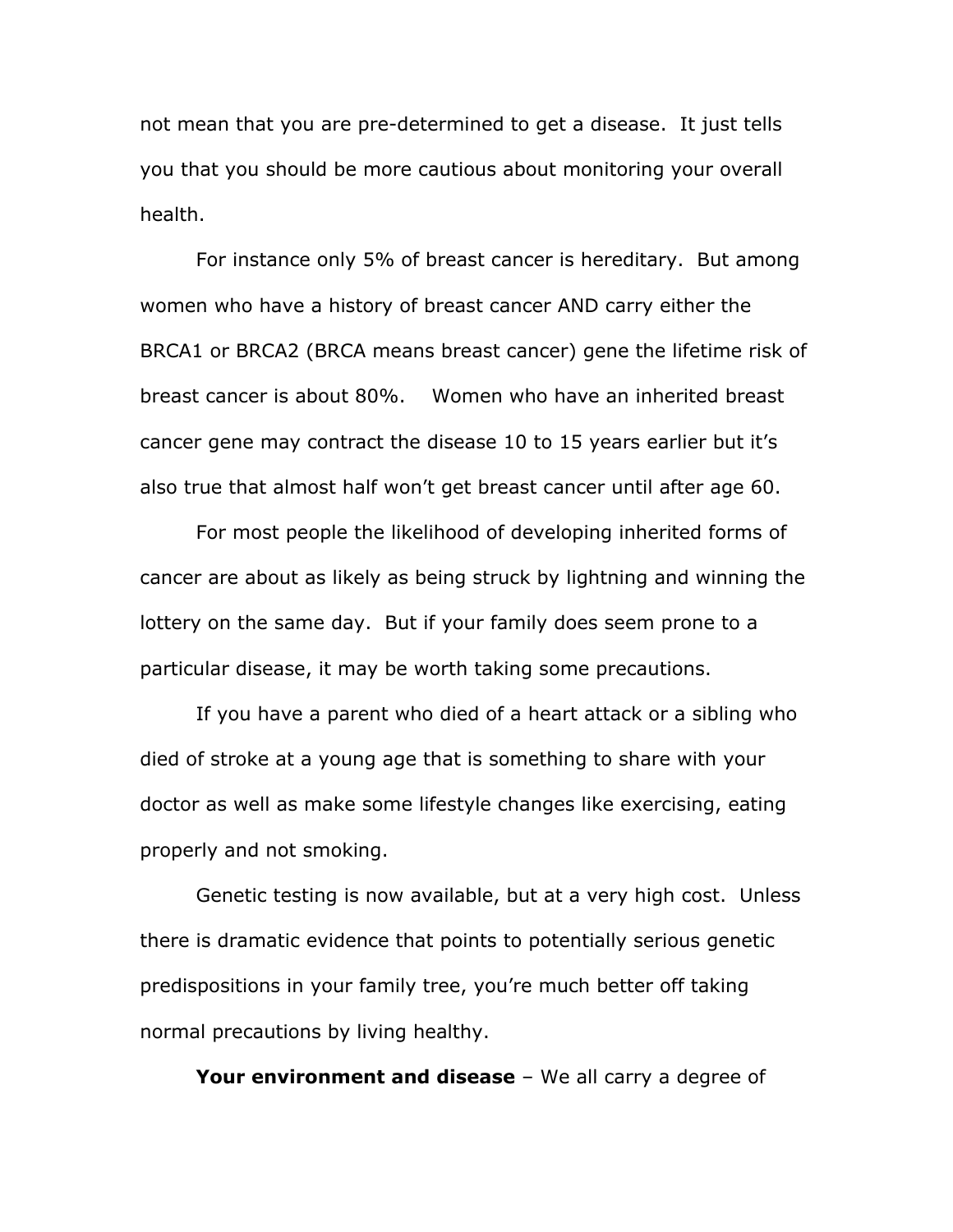toxins in our cells. Take DDT for example. The use was banned in 1972 after research indicated the suspicion it contributed to breast cancer. But, traces of DDT remains in the foods we eat and the water we drink for more than 50 years, we all have trace amounts in bodies.

Trace amounts probably will not cause you harm, however, 30 chemicals have been proven to cause cancer in humans while another 400 have been shown to cause cancer in laboratory animals and are suspected of causing human tumors.

Pollution increases the risk of heart attack.

Breast cancer rates appear to be higher in industrial areas.

Certain cancers are more common among farmers who use

Pesticides.

Radon is linked to lung cancer.

The damage created by these hazards increase as we age. The body gradually loses the ability to rid itself of toxins that can damage your lungs, kidneys, liver and other major organs.

Here are some tips to lower your intake of air born pollutants:

Stick to side streets as you walk for exercise.

Avoid outdoor activities during rush hour.

Live in a smoke-free environment.

Clean your indoor air with a HEPA filter.

Pay attention to local outdoor pollution alerts.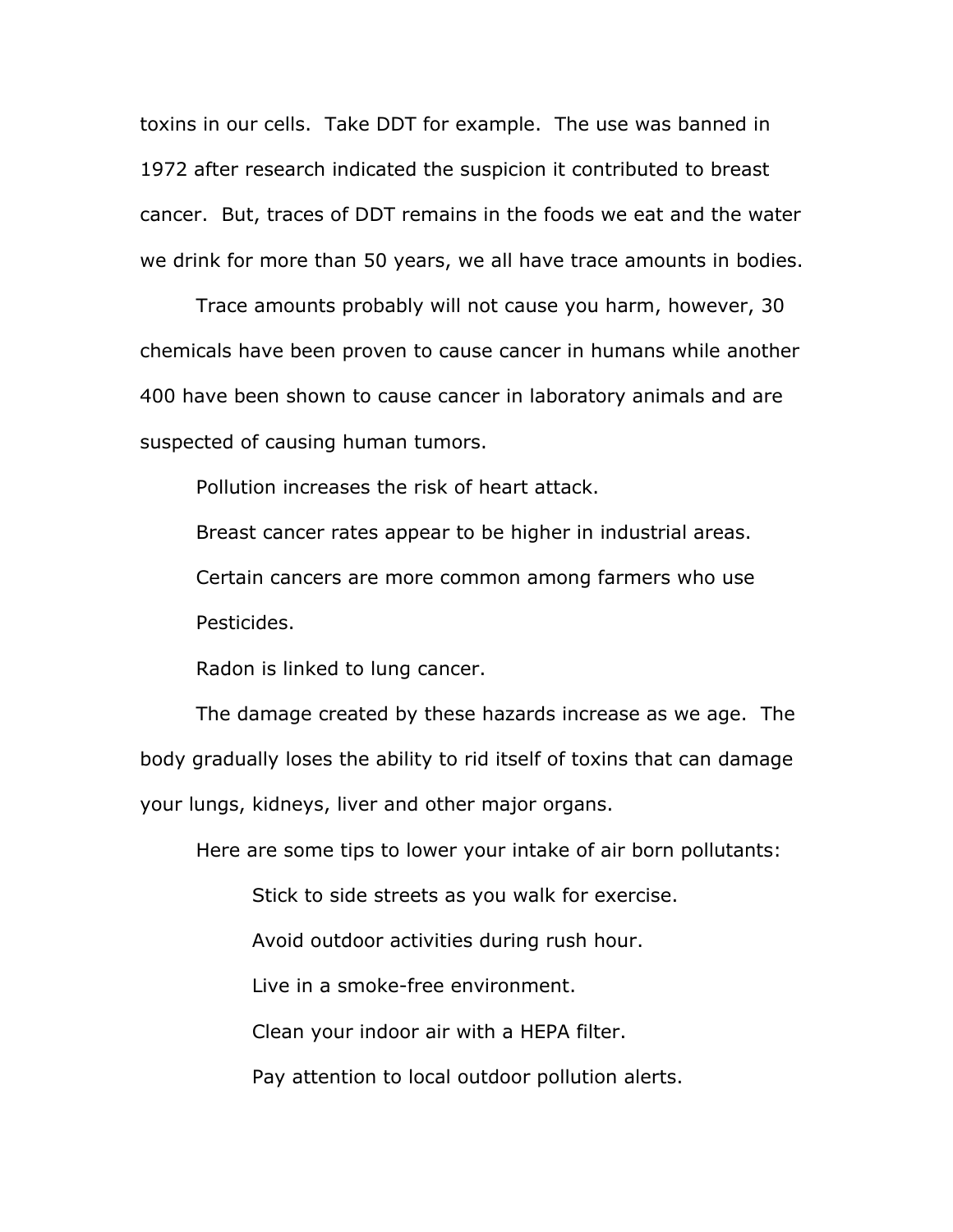Try some of these hints to avoid pesticide poisoning:

Eat plenty of vegetables and soy products each day. Reduce your intake of beef, pork and chicken. Wash and peel all fruits and vegetables carefully. Keep your kitchen free of pesticides.

**Exercise** – We all know it. Exercise is good for you but, if you are over 60, breeze on by the advertising that touts 'buns of steel.' Recent research indicates that moderate exercise will give you as much protection from disease as the extensive exercise regimens touted by those much younger than you.

Experts now tell us to use a two-part exercise program that includes aerobic exercise like walking or bicycling to condition your heart plus strength training exercises such as calisthenics and lowintensity weight lifting to build muscle and cut fat. To begin you should only exercise two or three times a week but should work toward at least five times a week.

Easing into a routine like this gradually should be your goal. By age 60 almost everyone has some degree of osteoarthritis, osteoporosis, joint irritation or lack of flexibility. Exercising lightly will not aggravate these conditions, but will actually help them.

Exercise will also keep your heart young, drive down high blood pressure, build up good cholesterol, improve balance, enhance sex life,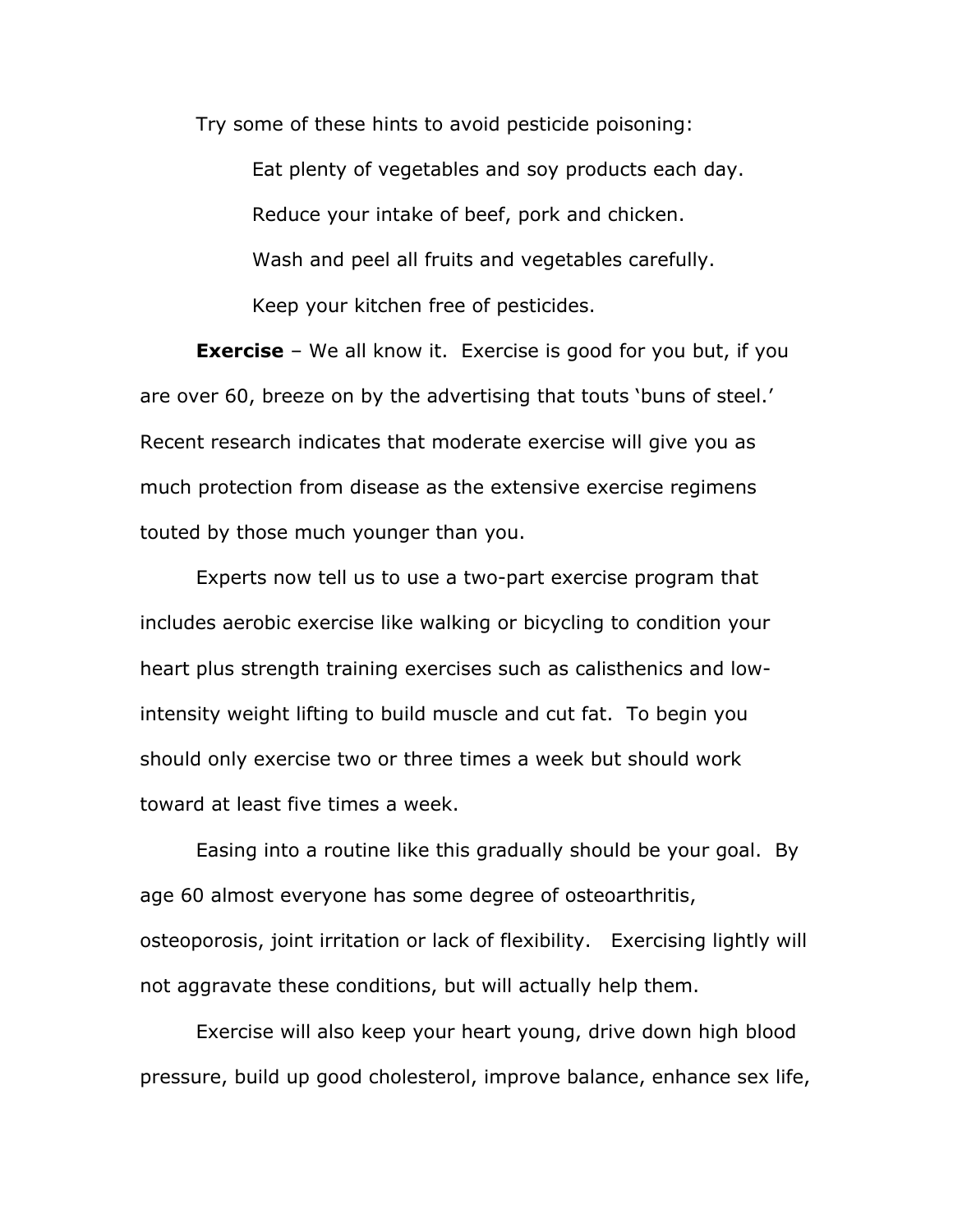increase mental acuity, elevate mood, control diabetes, decrease cancer risk, strengthen bones, ease joint pain and much, much more.

Get started properly. Get a physical so you know that your body's systems can handle additional physical stress.

Warm up for at least 10 to 15 minutes using slow-walking, stretches or light calisthenics. As you get older you body need to ease into exercise gradually because your system is down about one third and takes longer to warm up and cool down.

Exercising more than 30 minutes at a time will help you lose weight if you do it three to five times a week and follow a proper diet. But if you don't need to lose weight, three 10 minute sessions each day will be beneficial for protection against disease.

Schedule a regular workout time. Dress for comfort. Have plenty of water along so as not to dehydrate.

Half of your exercise routine should include aerobics and the best aerobic exercise is walking, especially if you are over 60. Start out by timing yourself and gradually increasing the distance over time. Keep your pace constant, slow down on hills and track the temperature. If it's hot or humid your workout will seem harder. As you become more comfortable with your routine, try some variation like shortening steps, trying weights or swing your arms as you walk.

Here are some basic guidelines to follow for strengthening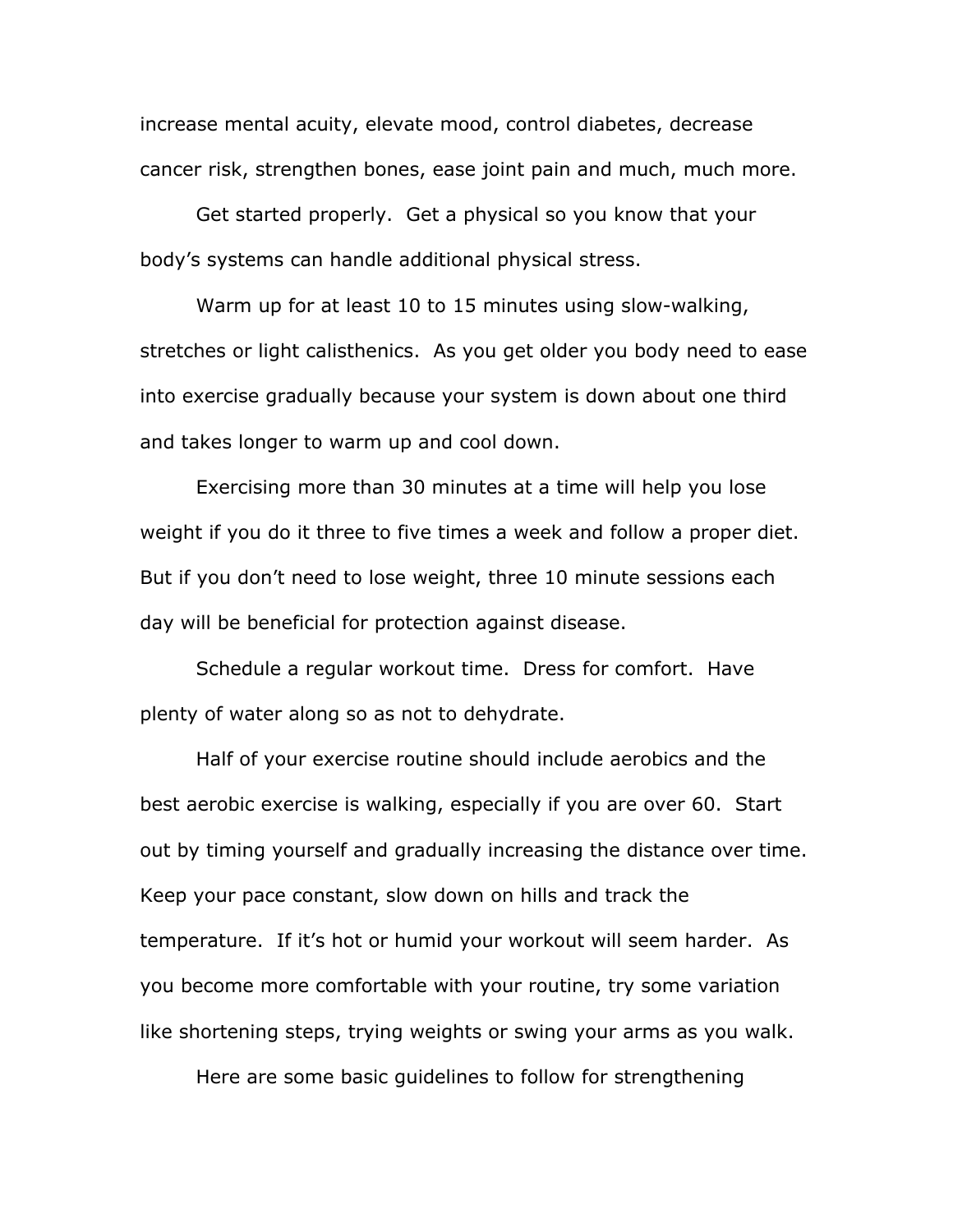exercises:

Keep it slow – perform exercises slowly spending two seconds in the lifting phase of each exercise and four to six seconds in the lowering part. Moving too fast reduces the benefits and you could actually hurt yourself.

Always inhale before lifting, exhale while lifting and inhale as you lower the weight to get the best benefit.

Select just a few exercises to begin with, a few for the upper body and a few for the lower body. You can always increase as your routine helps you to gain stamina.

Use music to help establish a rhythm.

Pick the right kind of shoes. Walking or running shoes absorb the shock of your stride because of a slightly elevated heel that also helps prevent injuries to leg muscles and tendons. Tennis and other types of athletic shoes absorb impact of sideways movement and quick turns. Buy new shoes often even though they may last for years. That is because the shock absorption only lasts for a few months.

Wear loose fitting clothing for comfort, don't drink coffee or any diuretics before or while exercising and exercise vigorously enough so that you can't talk and exercise at the same time!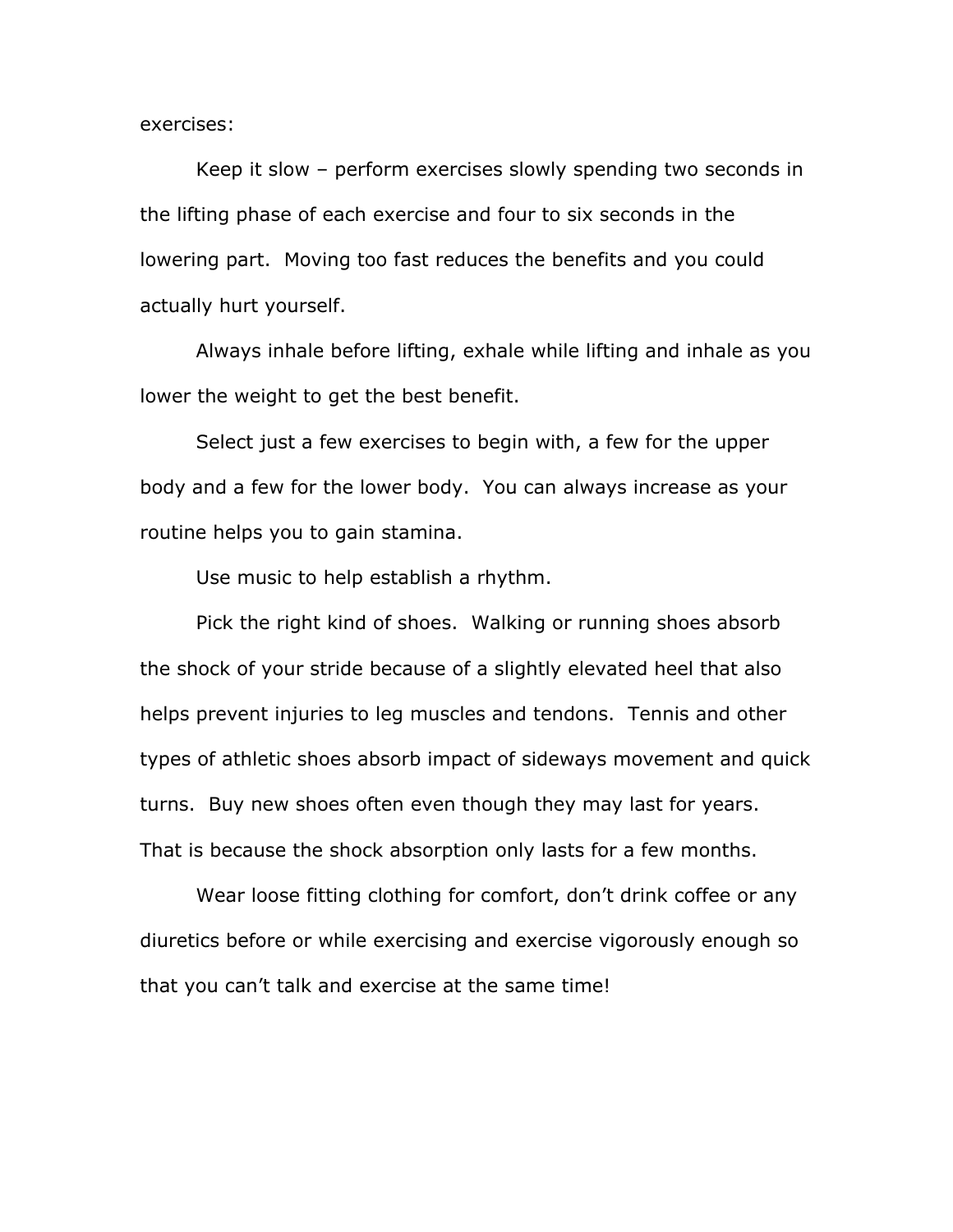#### **ATTITUDE AND AGING**

Thankfully, researchers are finally beginning to understand and accept the link between mind and body. Even though the physiological make up of emotions themselves have not yet been identified, some researchers suspect that a small portion of the brain called the insular cortex may be the key.

The insular cortex regulates the autonomic nervous system which controls the automatic functions of our body such as breathing heartbeat and blood pressure. It also plays a role in higher brain functions and helps to process anger, fear, joy, happiness and sexual arousal.

Laboratory experiments with animals indicate that when the insular cortex is stimulated for long periods of time, causes a kind of damage to the heart muscle that is similar to sudden cardiac death. Other experiments with people who have epilepsy who were undergoing brain surgery that exposed the insular cortex found that stimulating the area with mild electrical pulses changed the person's heart rate and blood pressure.

Is it any wonder, therefore, that years of sorrow, anger and other negative emotions may cause a malfunction of the insular cortex? The research continues.

Whatever happens in that six inches between your ears, one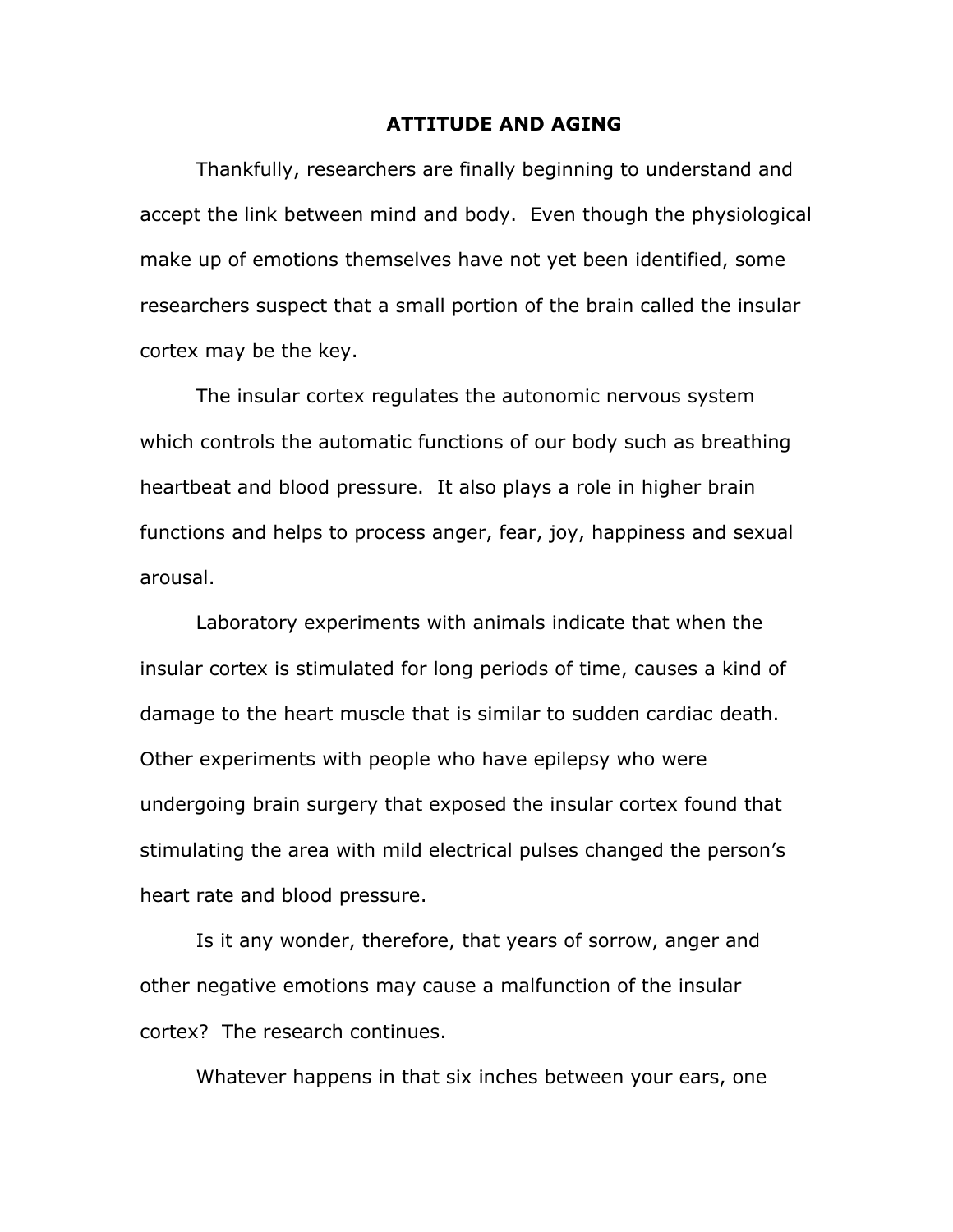thing is certain. Optimism, laughter, love and other positive emotions can counteract many harmful effects at any age, even in your sixties, seventies, eighties and beyond!

A happy outlook appears to trigger the release of endorphins. Endorphins relax the cardiovascular system and cytokines which alert the immune system to pay attention in detecting abnormalities like cancer cells.

The University of California, Riverside began a research project in 1921 whereby they followed the aging process of over 1,500 people who were preteens when the study began. The researchers concluded that among those subjects, such positive attributes as dependability, trust, agreeableness and open-mindedness were associated with a two to four year increase in life expectancy.

Let's explore some tips for developing a better outlook on your world.

Listen carefully to yourself. If you have put yourself down since childhood, over a lifetime negative subliminal message can take their toll by turning you into a pessimist. Spend one week writing down the phrases you use in your "self talk." Chances are you will find that you repeat a dozen or so phrases over and over again that reinforce that negative image. If you know about them, you can change them.

If an issue is not resolved it will continue to plague you and you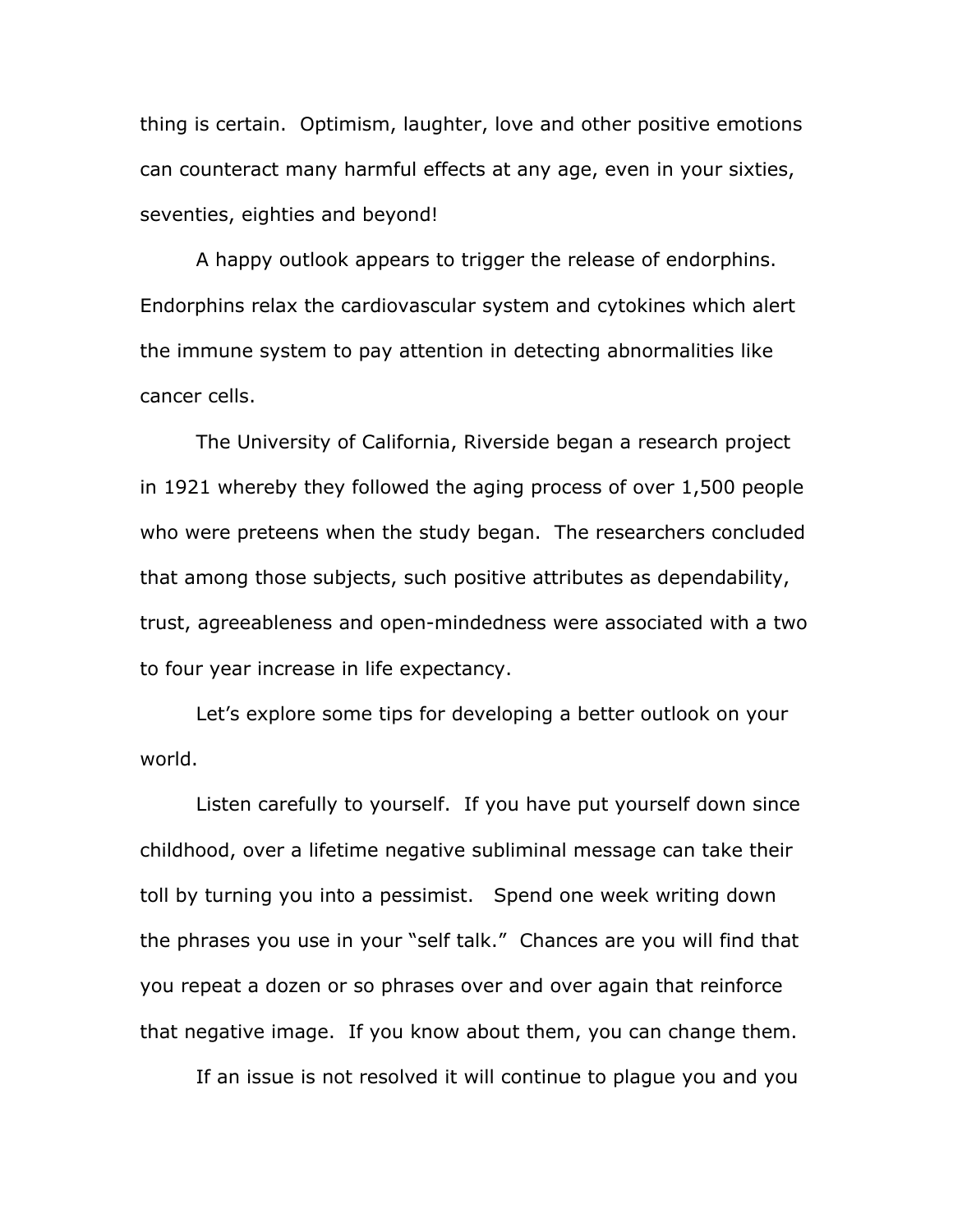will relive the negative emotions tied to that issue over and over again. Write yourself a letter spending about 20 minutes a day for four days and write about what you feel. Forget grammar, punctuation and so on. No one else will see this but you and you can throw it away when finished. Once you begin to write, don't stop until the time is up. This exercise will help you organize your thoughts and get them out of your system. By the end of the four days most people feel much better about themselves.

Seek out new challenges and opportunities. Always have something that is a goal just over the horizon. When you begin to close the gap and reach that goal, set another and another. Keep yourself consistently moving ahead.

Try and do one new thing every week or month. Visit a museum, go to the zoo, go to a book signing or lecture. The goal here is to eliminate monotony which is a sure killer of optimism.

Look for a new marvel of nature each day. Discover an abundance of happiness. Spoil your pet or if you don't have one, visit the human society and adopt one. Learn to laugh at yourself. Allow yourself to experience grief but don't let it control you.

Find someone who is worse off than you and lend a hand. Volunteer at a hospital, visit a nursery or a shelter.

In a preliminary study, researchers at the Institute of HeartMath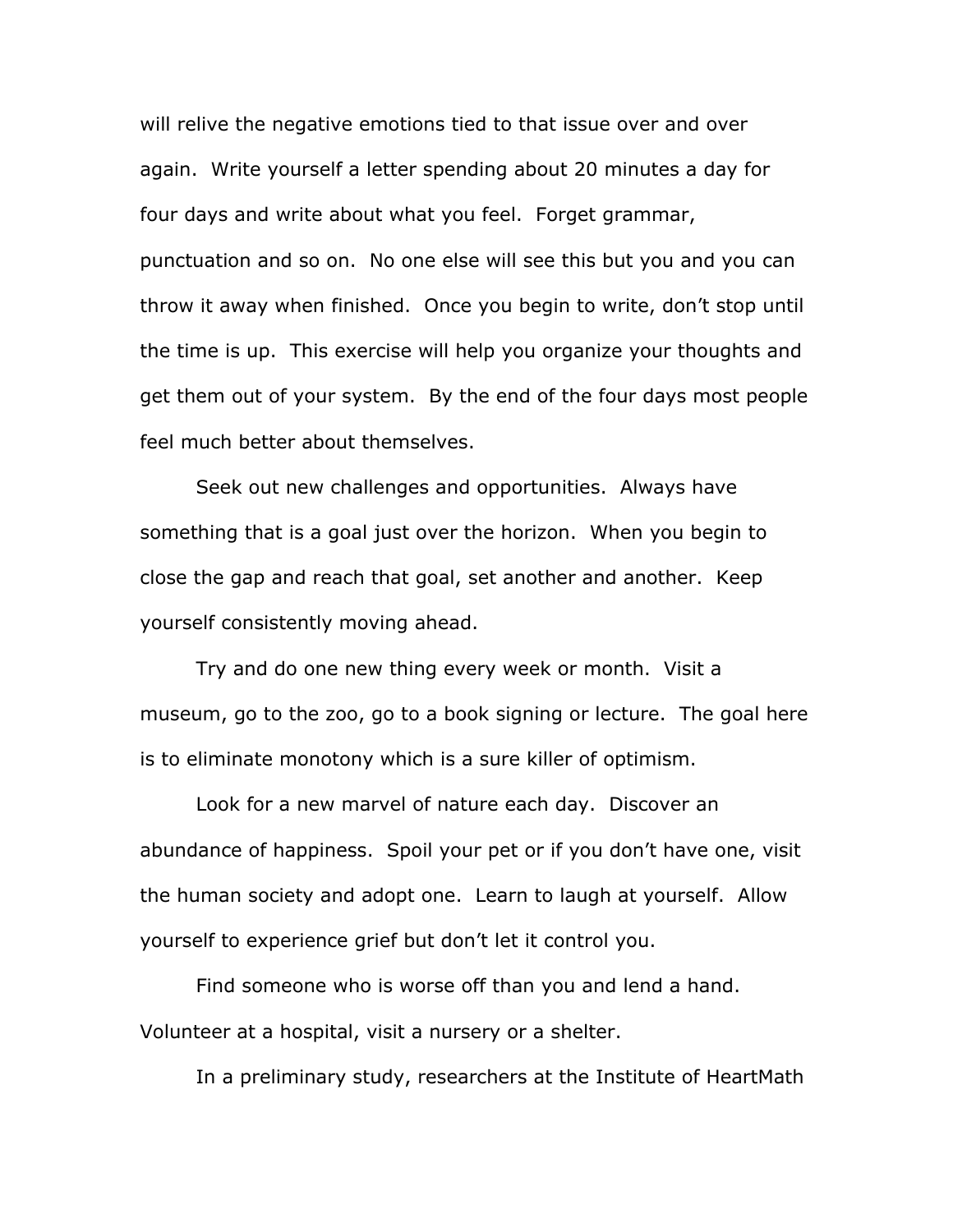in Boulder Creek, California, a biomedical research center that examines mind-body connections, asked 30 men and women to think for five minutes of either a compassionate moment in their lives or a time when they were upset or angry. "We found that simply recalling one episode of anger depresses the immune system for up to seven hours – but one episode of feeling compassion or caring enhances the immune system for about the same amount of time," says Jerry Kaiser, the Institute's director of health services.

Armed with that information, stop for a moment and think about how often you feel either end of that emotional spectrum. Makes you think a bit deeper about how we have the power to actually destroy ourselves through our emotions, doesn't it?

Here are a few quick tips for increasing joy, hope and optimism that will work no matter what your age:

Make a list of at least 50 great things that happen to you every day.

Laugh a lot. You'll heal your body and your mind.

Discover a new challenge each month.

Try meditating for just five minutes each day.

**Sex After 50** – Ha! How many of you jumped ahead to this section? It's not surprising if you did and hopefully we can lend some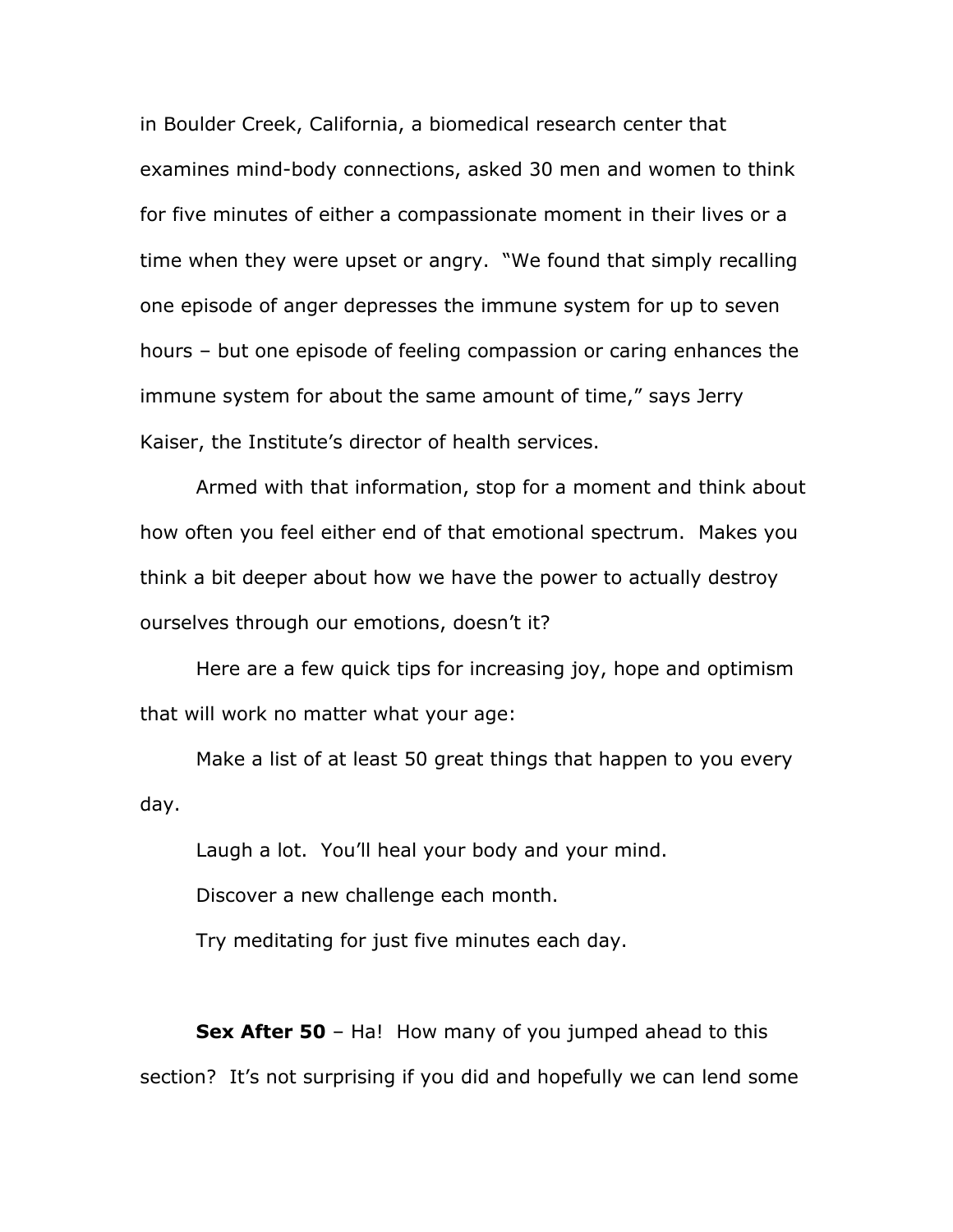positive reinforcement to certain cultural myths.

The importance of physical intimacy actually depends on the couple. An alarming number of men used to give up on sex after 60 and many women used to feel that their six life ended with menopause. Thankfully, that is no longer the case.

Sex at middle age can actually become better and more satisfying than ever before. Maturity gives a couple more experience in lovemaking. The children are usually grown and left home. The pressures of building a career and day to day life are usually less stressful than in younger years.

Our society places a disproportionate emphasis on youth, thus reinforcing the myth that older people have no sexual interest. People have a natural tendency to believe what society dictates and eventually just give up on sex after reaching middle age.

There are physiological changes that affect normal sexual function. Unfortunately people have taken these changes to mean that sexual function is over for them which needn't be the case at all.

Many men age 60 or over worry when they no longer have a spontaneous erection with visual stimulation. This doesn't mean that sexual function is over, but only means that they now require more direct stimulation. Sadly, many men will avoid intercourse until they have a spontaneous erection in fear that their wives will think they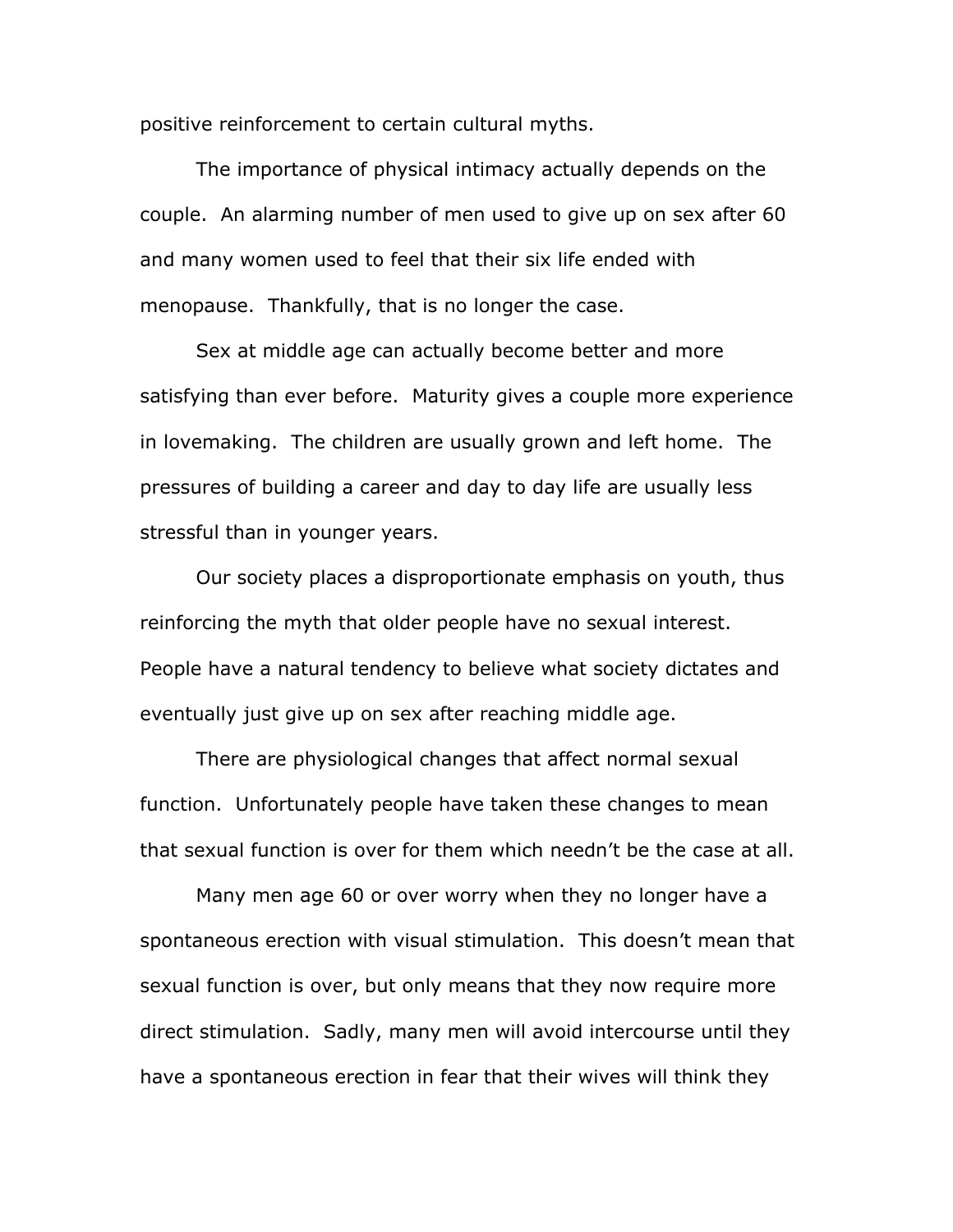have a sexual problem.

As men get older they need longer periods of time between ejaculations and over 60 may require a full day or even several between ejaculations. This does not mean that he cannot enjoy intercourse and lovemaking in between.

Another serious problem exists where partners believe that climaxes are absolutely necessary. The male believes that he must have one and his female partner believes that if he does not he no longer finds her attractive.

Lack of lubrication is a problem for older women and impotence a problem for men. These are challenges that can be treated and should be discussed with your physician.

There are many factors that enter the equation when facing sexual problems. Medications, alcohol and major illness may be causing a lack of sexual desire. Again, all are potentially treatable and should be taken to your physician.

The most important tool any couple can put to use in their sexual relationship is the brain. Use it wisely and there is no reason why people over 50, 60, 70 and over should not have a healthy sexual relationship with their partner.

**Retirement** – The absolute worst problem people face regarding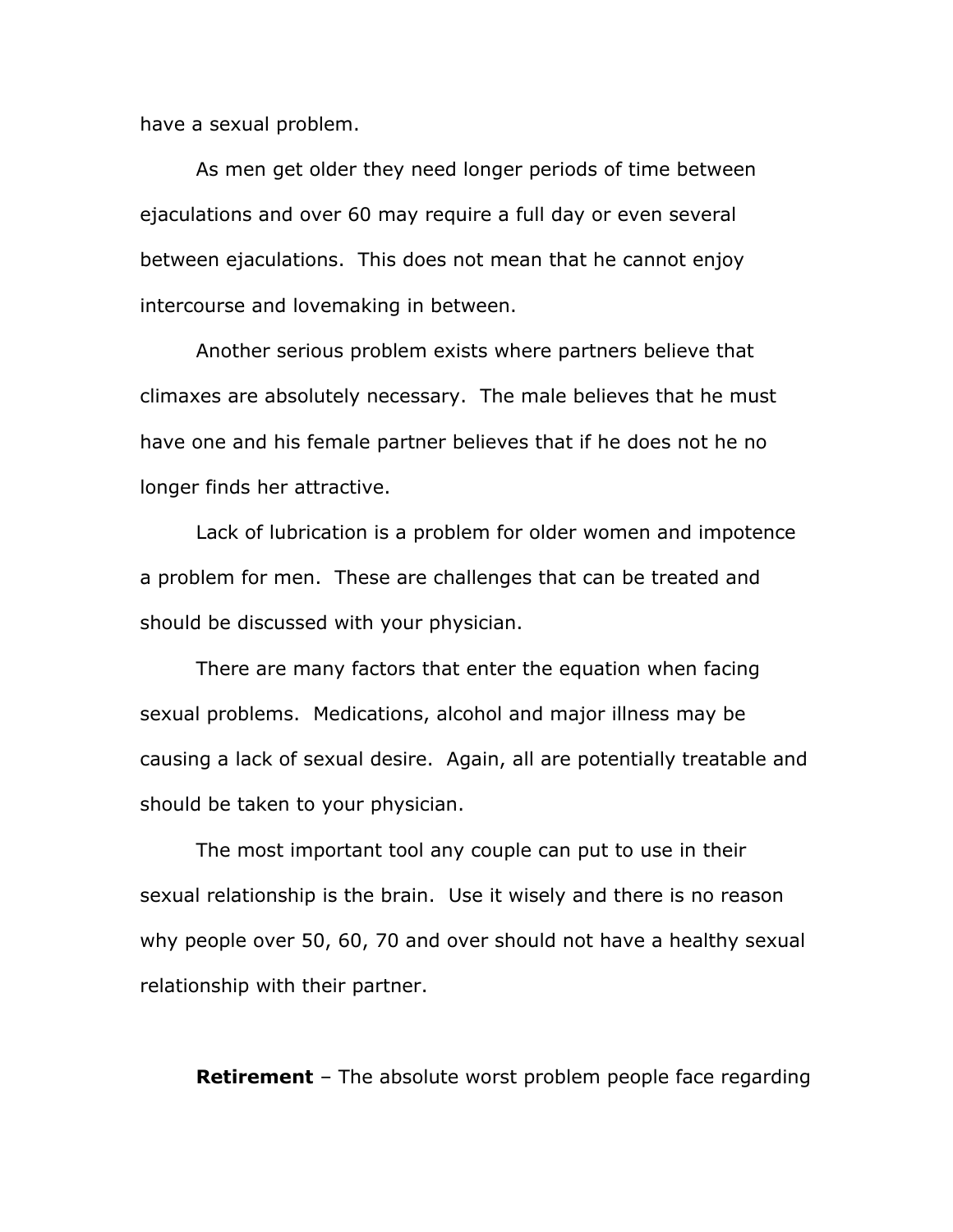retirement is waiting too long to plan for it. Waiting until you are 60 will have horrendous repercussions on the quality of life for your remaining years.

It's almost like the ostrich effect. If you place your head in the sand you believe the problem will go away. Well, we've got news for you. . .it won't. And the longer you wait before facing the problem the tougher it's going to get.

If you have already planned for your retirement you needn't read these last few pages. However, if you are one of millions of Americans who have suddenly awakened to the fact that time is slipping away and your retirement is right around the corner. . .take heed because we are going to cover a few last minute strategies to help you prepare.

We can't give you a quick fix for years and years of neglect, but we can explore some things you can do now that will help under funded 50 odd year olds prepare for a somewhat comfortable retirement.

First thing is to examine the numbers to find out just how large a shortfall you will experience. Here are two free online calculators you can use to accomplish this:

American Savings Education Council's Ballpark Estimate http://www.asec.org/ballpark/index.htm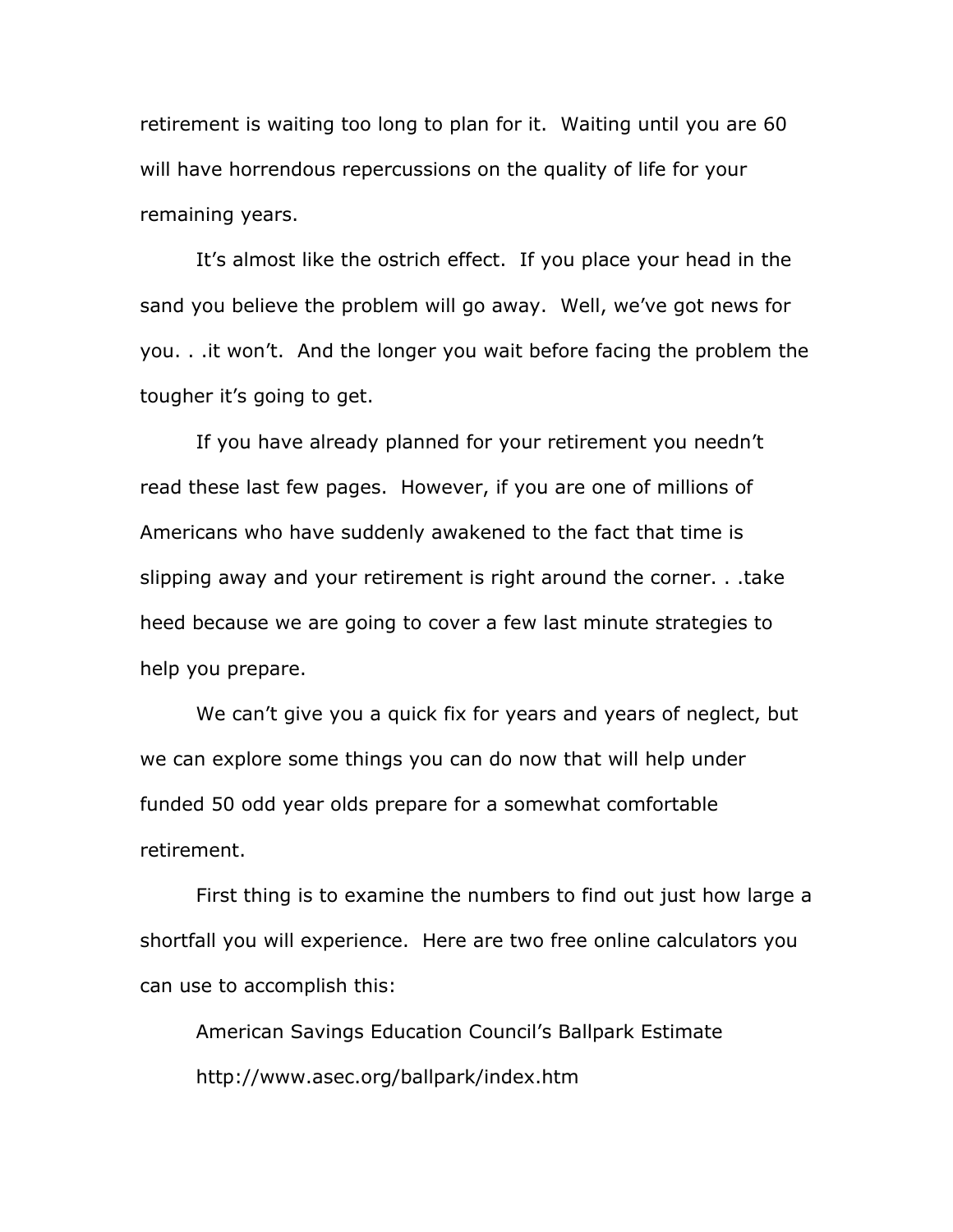Smart Money's Retirement Worksheet

http://www.smartmoney.com/retirement/planning/index.cfm

Either keep or begin saving. If you don't already know, find out what the maximum amount you are allowed to contribute to your company sponsored retirement plan, then increase your contribution. This is especially beneficial if your employer matches your contributions.

The maximum 401(k), 403(b) or 457 plan contribution allowed in 2002 was only \$11,000 with allowable increases in 2005 of \$14,000 and \$15,000 in 2006.

If you are age 50 or older you can contribute an additional amount of \$4,000 in 2005 and \$5,000 in 2006.

If you are self-employed you can contribute as much as \$40,000 a year to a qualified retirement plan account and since the contribution is tax-deductible, the government actually subsidizes about one-third or more dependent upon your tax bracket.

Cut down large expenditures. Clothing, restaurant meals, fancy vacations and other non-essentials can easily save some people as much as \$1,000 a month. If that \$1,000 is invested at 8% per year at the end of 10 years it will have reached a nice nest egg of \$185,000.

That still won't be enough for a "comfortable" retirement.

If you have children in college have them begin to shoulder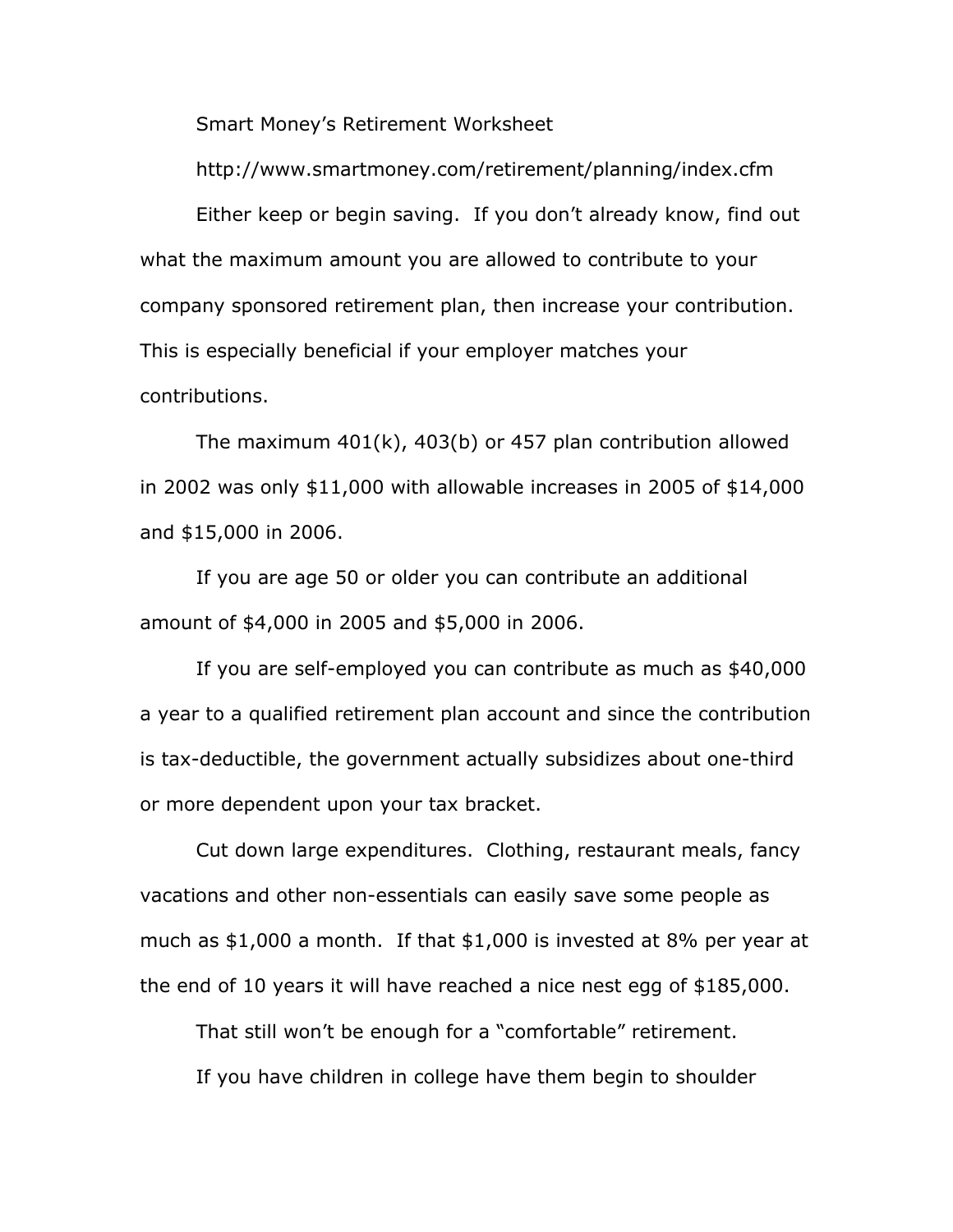some of the expense. If they have not yet begun college, have them attend a local school and live at home for two years. After than they can transfer to a private university and take out student loans to pay for it. This alone can save you over \$100,000 per child over four years.

Downsize your family home. Chances are, if you have lived in your home for more than five years or so, you have substantial equity. Selling that home and moving to something smaller will release that equity that could be used to help finance your retirement. Using the same figure of 8%, if you realize \$150,000 in equity invested over ten years you'll end up with \$333,000.

Whatever you do, create a diversified portfolio and don't chase rainbows! The time for conservative investment is now. An allocation for someone who is close to retirement is 70% stocks for future growth and 30% bonds for current stability. Divide the stock portion between large, mid and small cap funds.

It's not too late to start!

## **LAST MINUTE TIPS AND TRICKS**

# **Some meat is good for you, but try and stick to these:**  Eye of the round roast. A lean 3 ounce serving has 143 calories,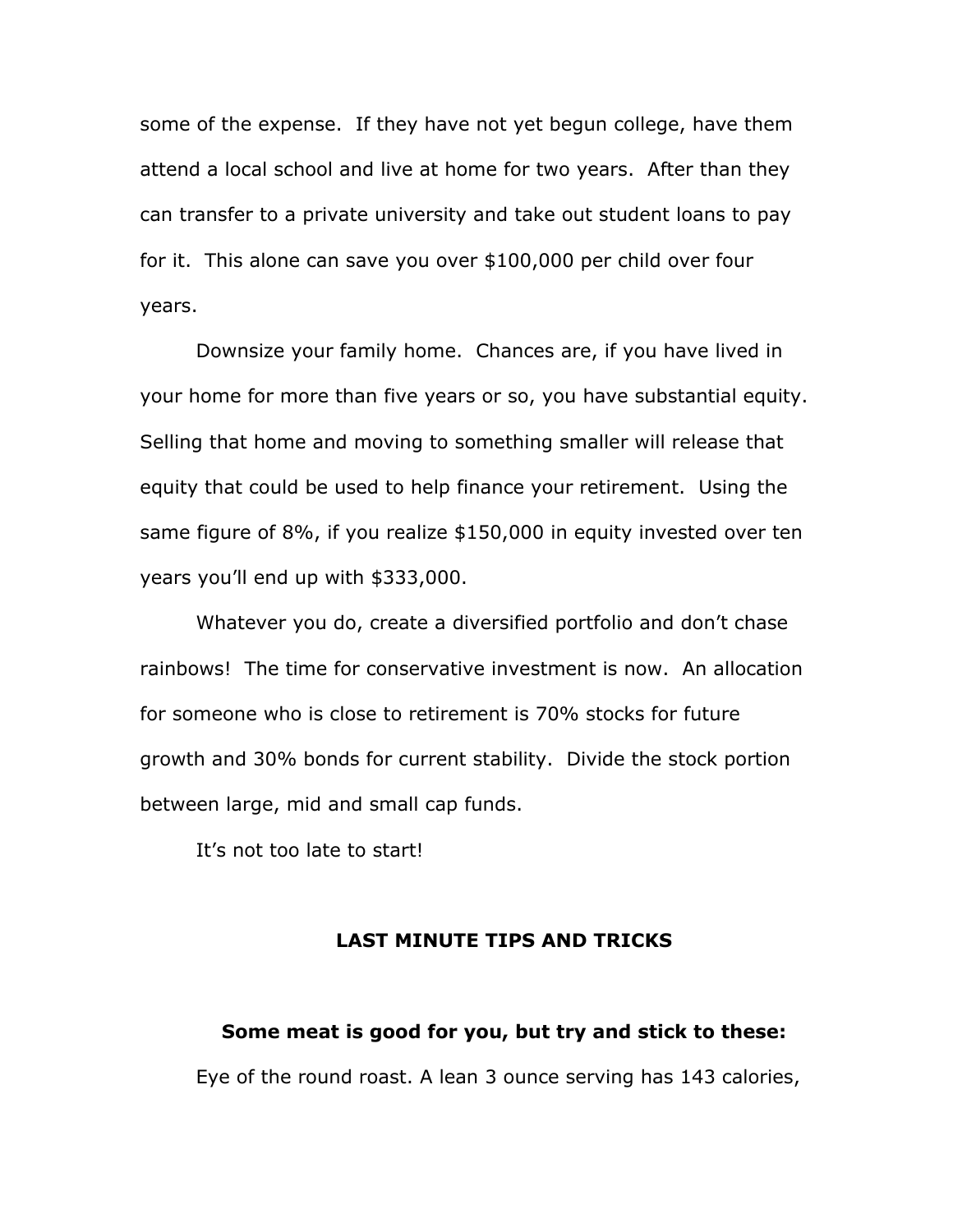59 milligrams of cholesterol and just over 4 grams of fat. Protective nutrients include vitamins B12 and B6, zinc, niacin, potassium, riboflavin and magnesium.

Top loin steak. One lean 3 ounce serving with fat trimmed contains 168 calories, 65 milligrams of cholesterol and 7 grams of fat. Protective nutrients include vitamins B12 and B6, zinc, niacin, potassium, riboflavin and magnesium.

Lamb foreshank. One lean 3 ounce serving of the meat gives you 159 calories, 88 milligrams of cholesterol and 5 grams of fat. Protective nutrients include vitamin B12, zinc, niacin, riboflavin, magnesium and potassium.

Pork tenderloin. One lean 3 ounce serving contains 139 calories, 67 milligrams of cholesterol, and 4 grams of fat. Protective nutrients include vitamins B12 and B6, riboflavin, zinc and magnesium.

#### **Supplement Smartly**

Choose a high quality multivitamin.

Check the expiration date to make sure you will use it all in time.

Add an antioxidant supplement that contains 100 to 400 IU of vitamin E, 250 to 1,000 milligrams of vitamin C, 6 to 20 milligrams of beta-carotene, plus 70 to 100 micrograms of selenium.

Add a calcium supplement or be sure to get enough calcium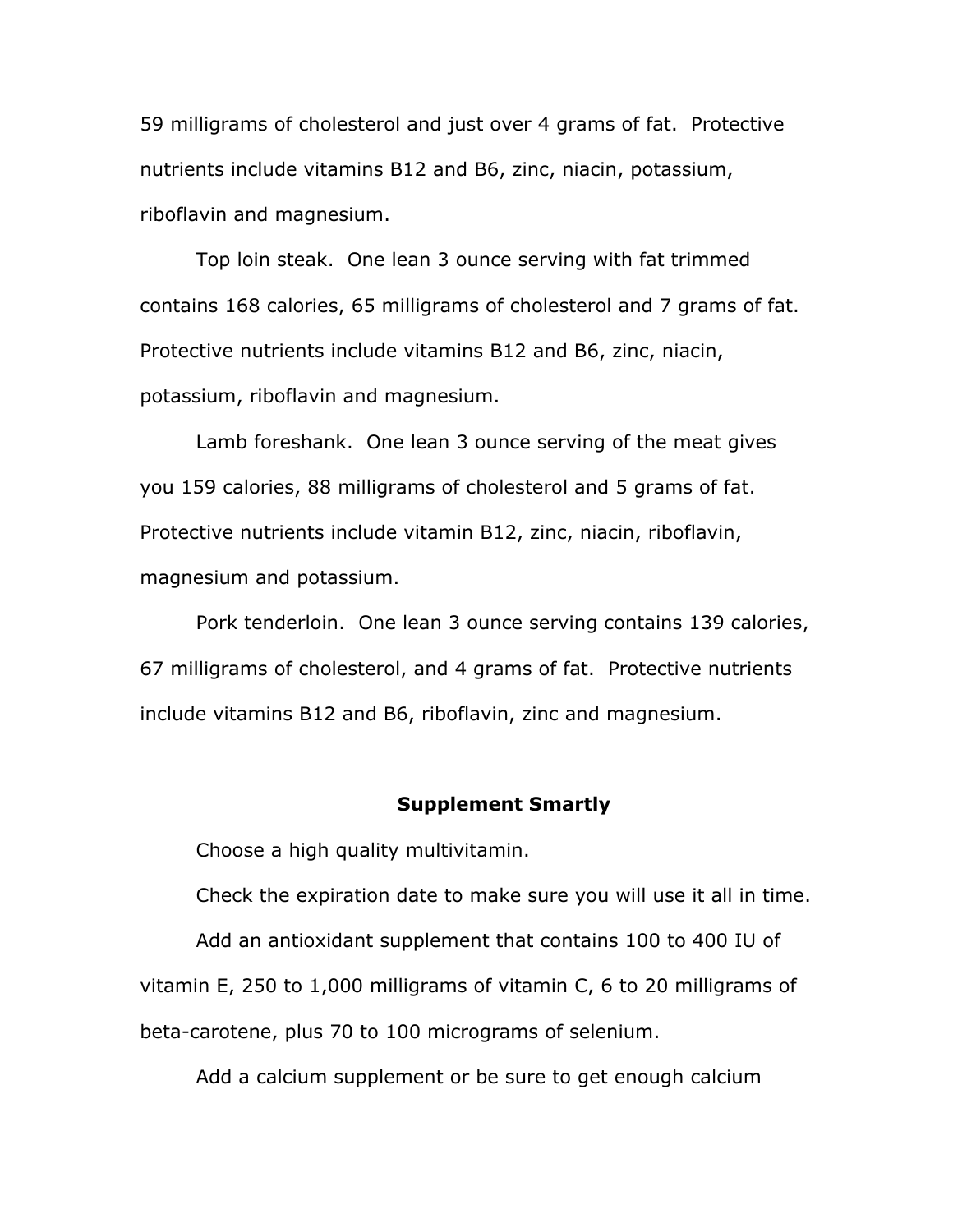through your diet. For women over age 50 and men over 65, take a total of 1,500 milligrams per day (1,000 milligrams a day for med aged 60 to 65). Be sure and take calcium in divided doses so that it is fully absorbed.

Buy a product that has equal percentages of the daily value for copper and zinc.

Choose a multivitamin that contains little or no iron.

Take your multivitamin and antioxidant supplements with meals or low-fat snacks to get the full benefit of fat and water soluble vitamins.

Buy dairy products that are fortified with vitamin D.

Do not take doses larger than those recommended by experts or without approval from your doctor.

Don't take calcium and your multivitamin supplement together.

Don't take calcium without checking with your doctor if you are on tetracycline.

Don't over consume magnesium products like certain laxatives, antacids and pain relievers if you have kidney problems.

Don't increase your consumption of supplements without checking with your doctor first, especially if you are on other medications.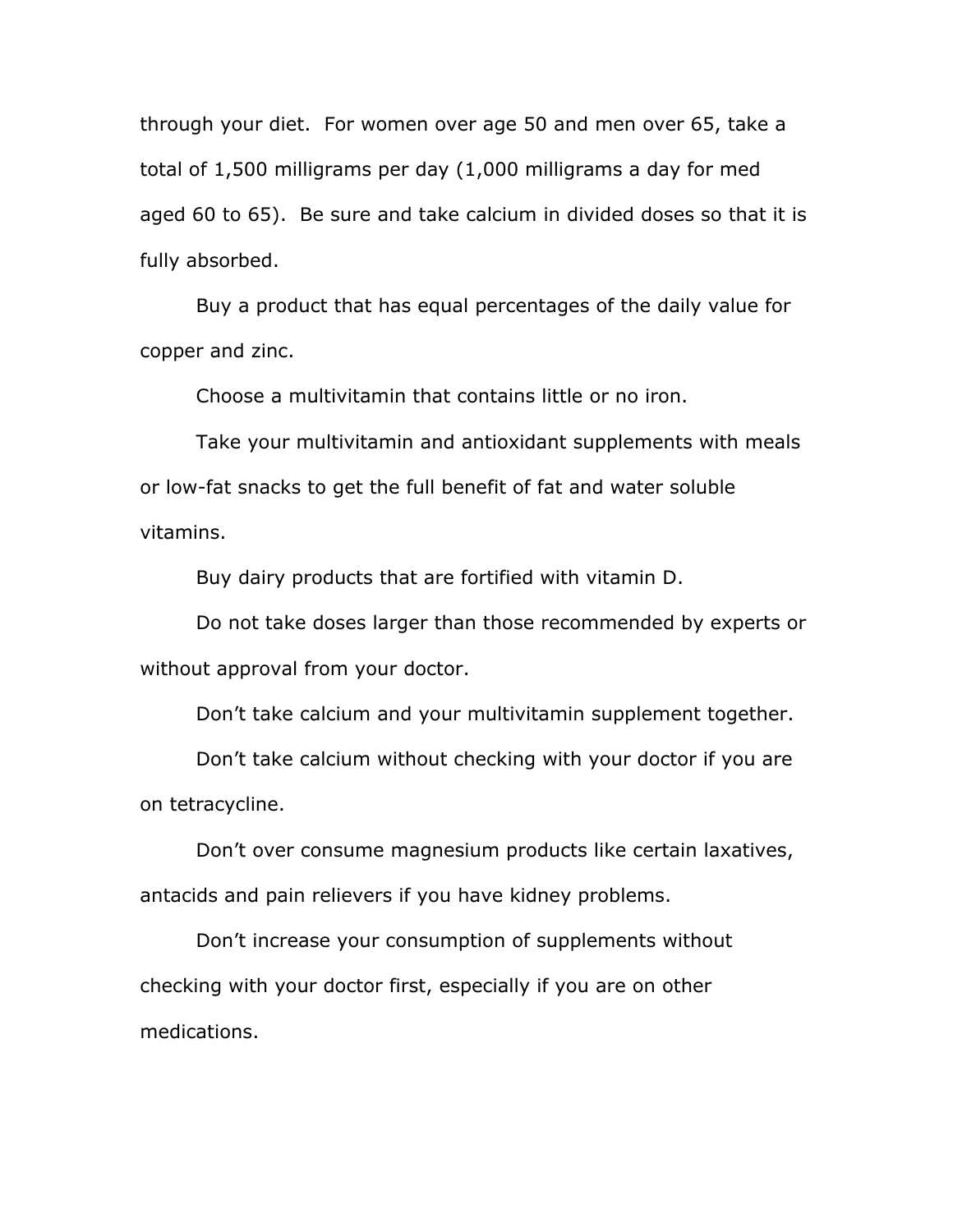## **Low Calorie Treats To Enjoy**

3 Chocolate kisses – 75 calories, 4.5 grams of fat

24 fresh grapes – 81 calories, 0 grams of fat

1 cup fresh strawberries with 1 tablespoon powdered sugar – 86 calories, 0 grams of fat

 $\frac{1}{2}$  cup of cranberry juice over ice with club soda and an organge slice - 91 calories, 0 grams of fat

5 vanilla wafers – 93 calories, 3 grams of fat

19 pieces of candy corn – 95 calories, 1.9 grams of fat

2 tablespoons low-fat yogurt topped with ½ cup of cherries and

2 teaspoons sliced almonds – 96 calories 3 grams of fat

2 cups air-popped popcorn tossed with 1 teaspoon melted margarine and 1 teaspoon honey - 97 calories, 3.8 grams of fat

 $\frac{1}{2}$  cup sugar free instant pudding made with skim milk and  $\frac{1}{2}$ 

teaspoon shaved semi-sweet chocolate – 99 calories, 0.6 grams of fat

10 (1 inch) cubes of angel food cake topped with ¼ cup frozen raspberries in light syrup  $-100$  calories, 0 grams of fat

## **Health Screenings Are Important!**

There are many health insurance programs that cover preventive health care like health screenings. Here are screenings that are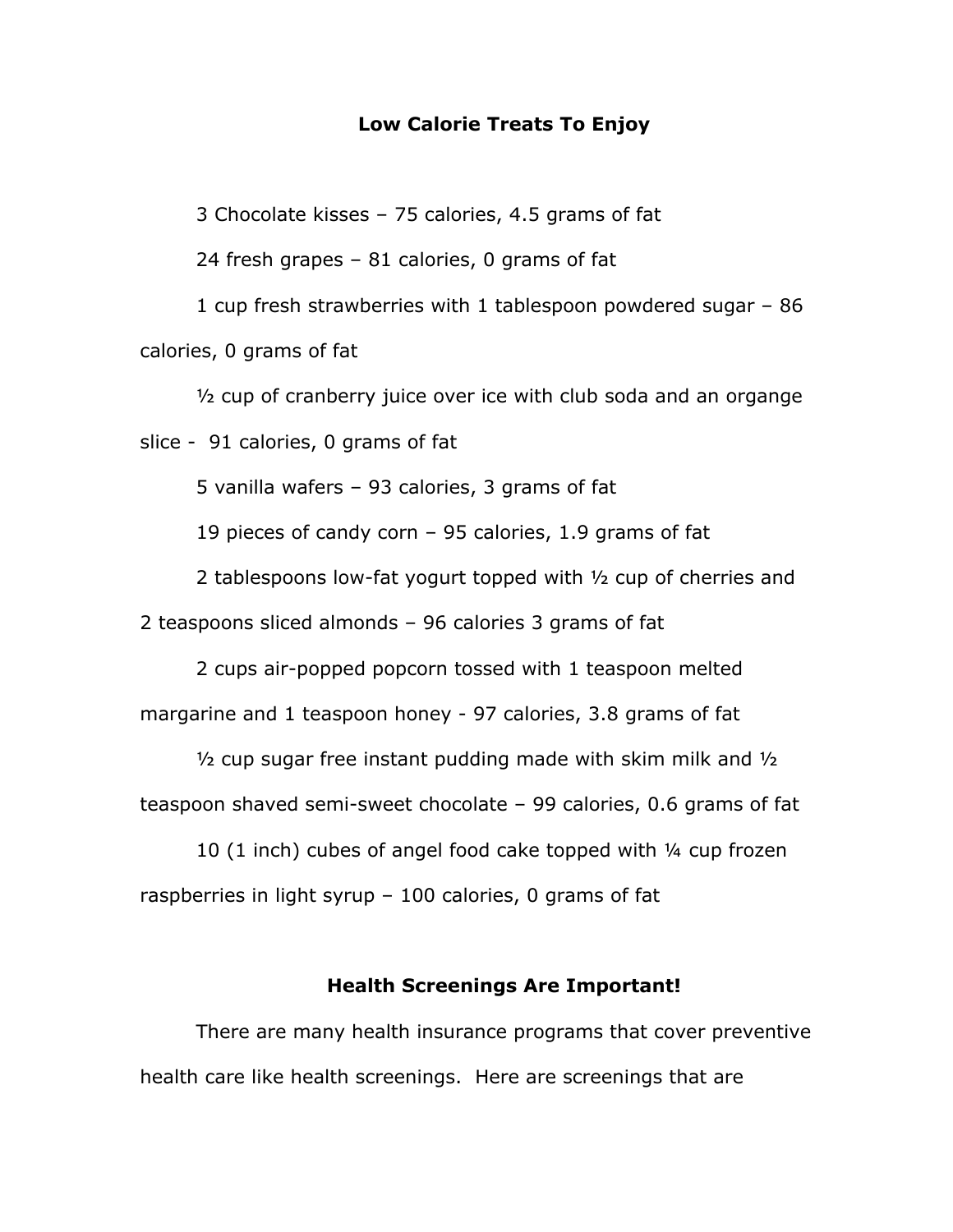important as you age:

Screenings for breast, cervical, vaginal, colorectal and prostate cancer including mammography.

Testing for loss of bone mass, which causes osteoporosis.

Diabetes monitoring and self-management.

Flu, pneumonia and Hepatitis B vaccinations.

Get your blood pressure checked annually.

Check your HDL and LDL cholesterol levels every year.

Get a Pap smear every year.

Use an inexpensive fecal occult-blood test to check for colon cancer.

Have a sigmoidoscopy done at least every three to five years or a colonoscopy done at least every 10 years.

Get a simple blood test to check for diabetes.

Check your skin often for changes to freckles and moles.

Don't just automatically get every test available to you. Discuss with your doctor the positive and negative aspects of certain tests.

## **Using Indoor Plants To Clean The Air**

Lady palm, peace lily, ficus, golden pothos and areca palm are easy to grow, insect resistant and can absorb many of the cancer causing chemicals like benzene, arsenic and formaldehyde found in